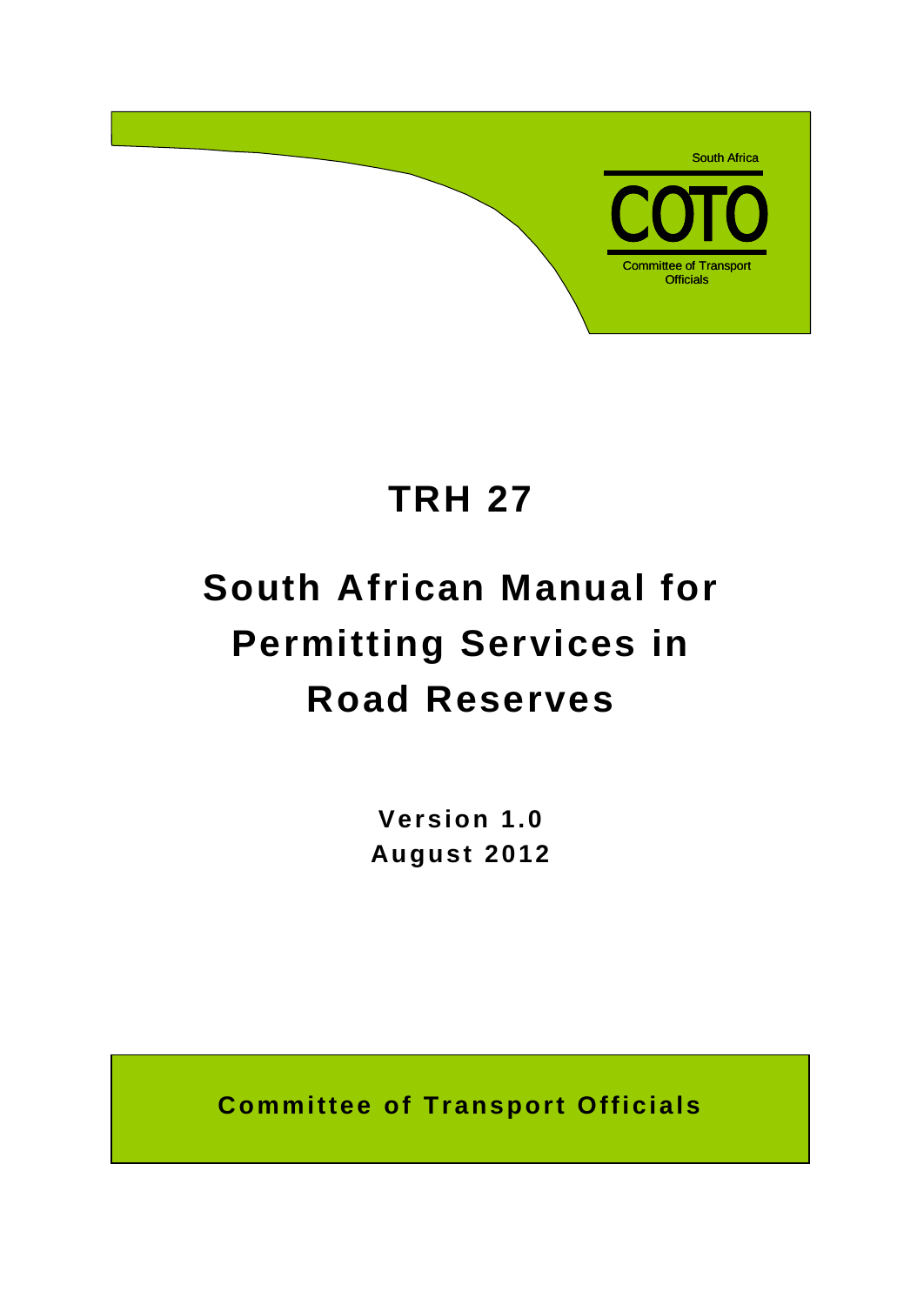**TECHNICAL RECOMMENDATIONS FOR HIGHWAYS**

# **TRH 27**

# **South African Manual for Permitting Services in Road Reserves**

**Version 1.0 August 2012**

**Committee of Transport Officials**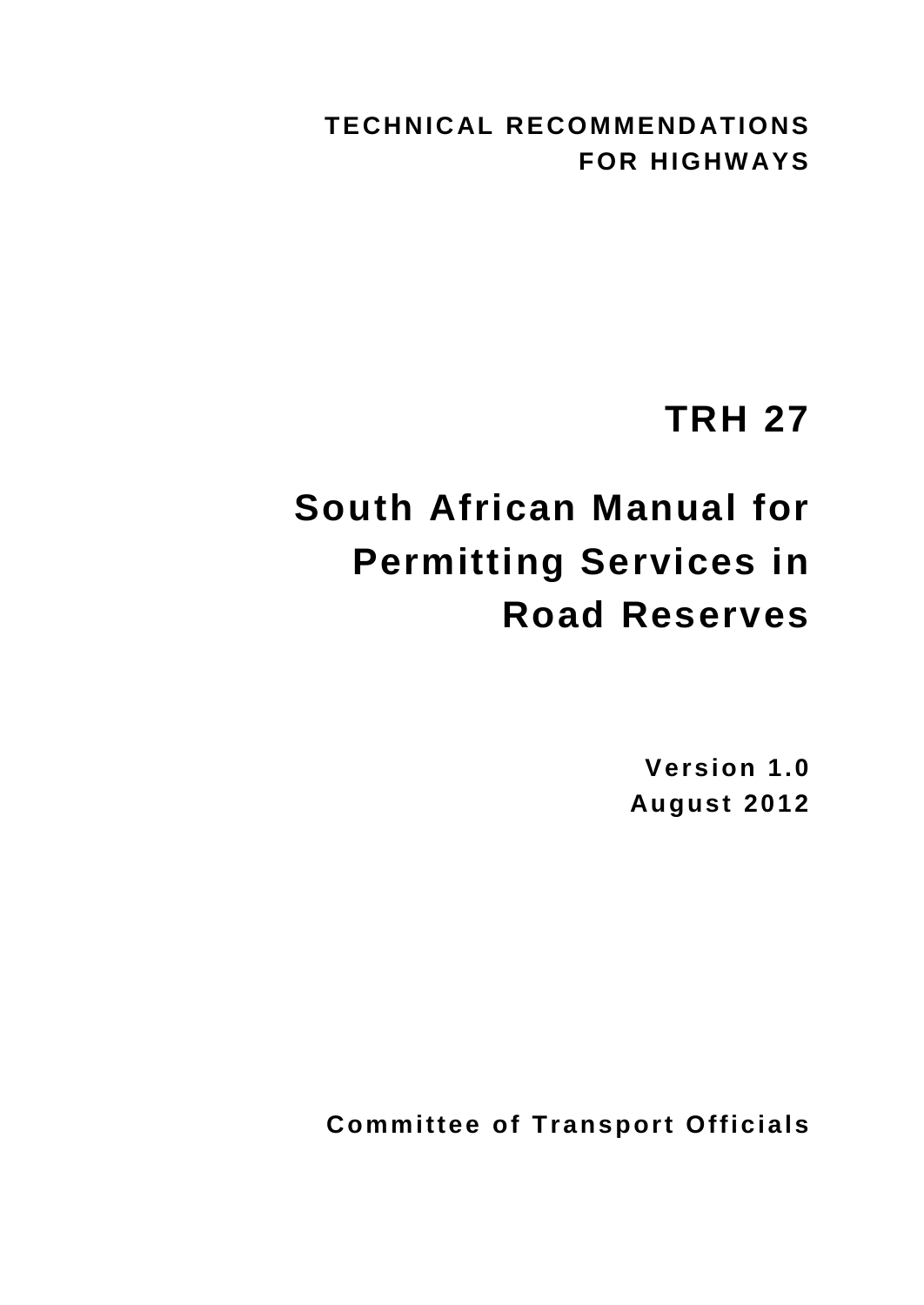#### **Compiled under auspices of the:**

Roads Coordinating Body (RCB) of the Committee of Transport Officials (COTO)

#### **Published by:**

The South African National Roads Agency Limited PO Box 415, Pretoria, 0001

#### **Disclaimer of Liability**

The document is provided "as is" without any warranty of any kind, expressed or implied. No warranty or representation are made, either expressed or implied, with respect to fitness of use and no responsibility will be accepted by the Committee of the authors for any losses, damages or claims of any kind, including, without limitation, direct, indirect, special, incidental, consequential or any other loss or damage that may be arise from the use of the document.

#### **All rights reserved**

No part of this document may be modified or amended without permission and approval of the Roads Coordinating Body (RCB). Permission is granted to freely copy, print, reproduce or distributed this document.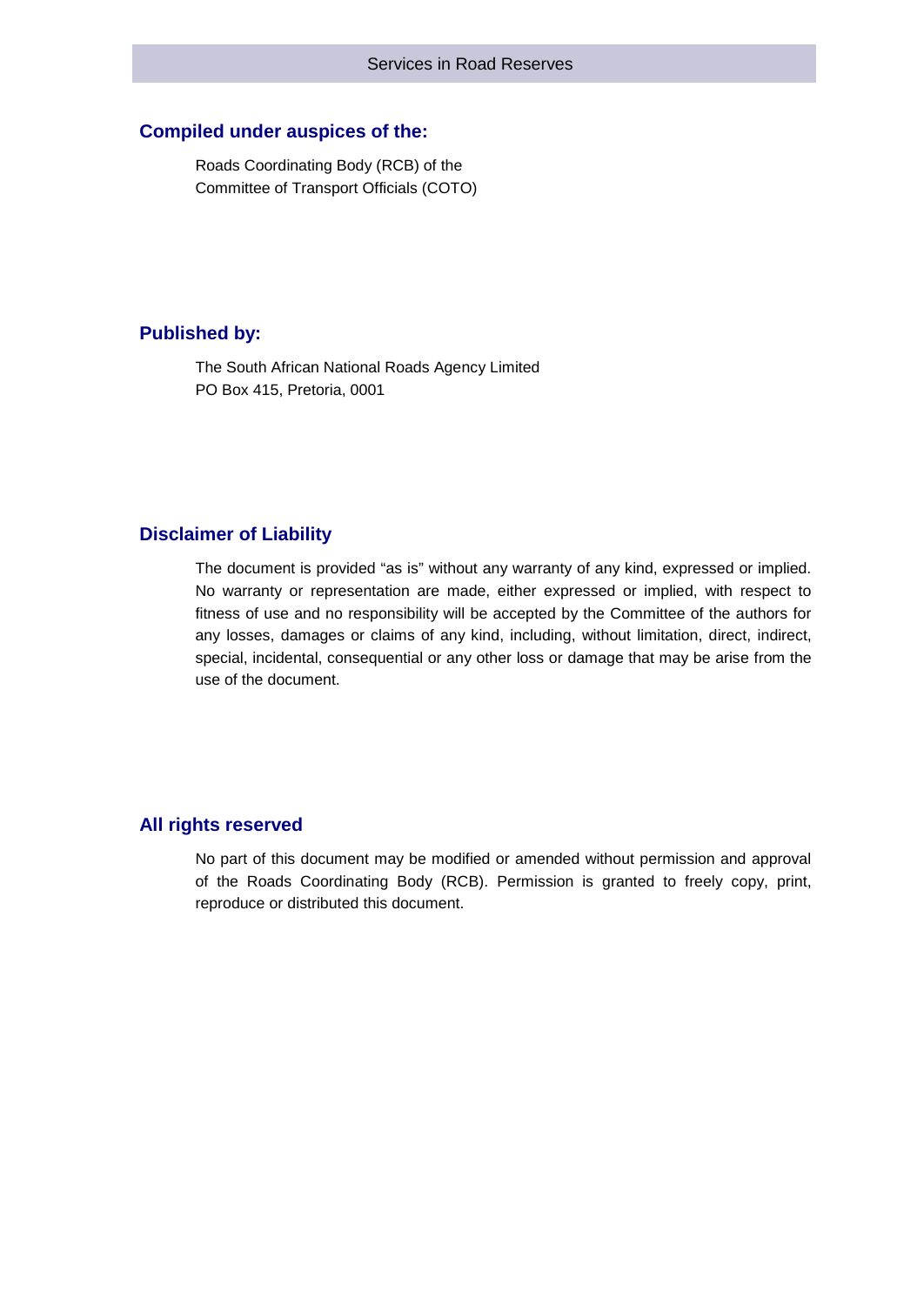#### **Technical Recommendations for Highways:**

The Technical Recommendations for Highways consists of a series of publications that describe recommended practice for various aspects related to highway engineering. The documents are based on South African research and experience and have the support and approval of the Committee of Transport Officials (COTO). The documents are primarily aimed at ensuring uniform practice throughout South Africa.

Users of the documents must ensure that the latest editions or versions of the document are used. When a document is referred to in other documents, the reference should be to the latest edition or version of the document.

Any comments on the document will be welcomed and should be forwarded to the publisher. When appropriate, such comments may be incorporated in future editions of the document.

#### **Synopsis:**

This Manual is the official requirement for providing services in road reserves in South Africa. It provides guidance to National, Provincial and Municipal spheres of government on the provision of public and private engineering and related services (utilities) within the road reserve and building restriction areas.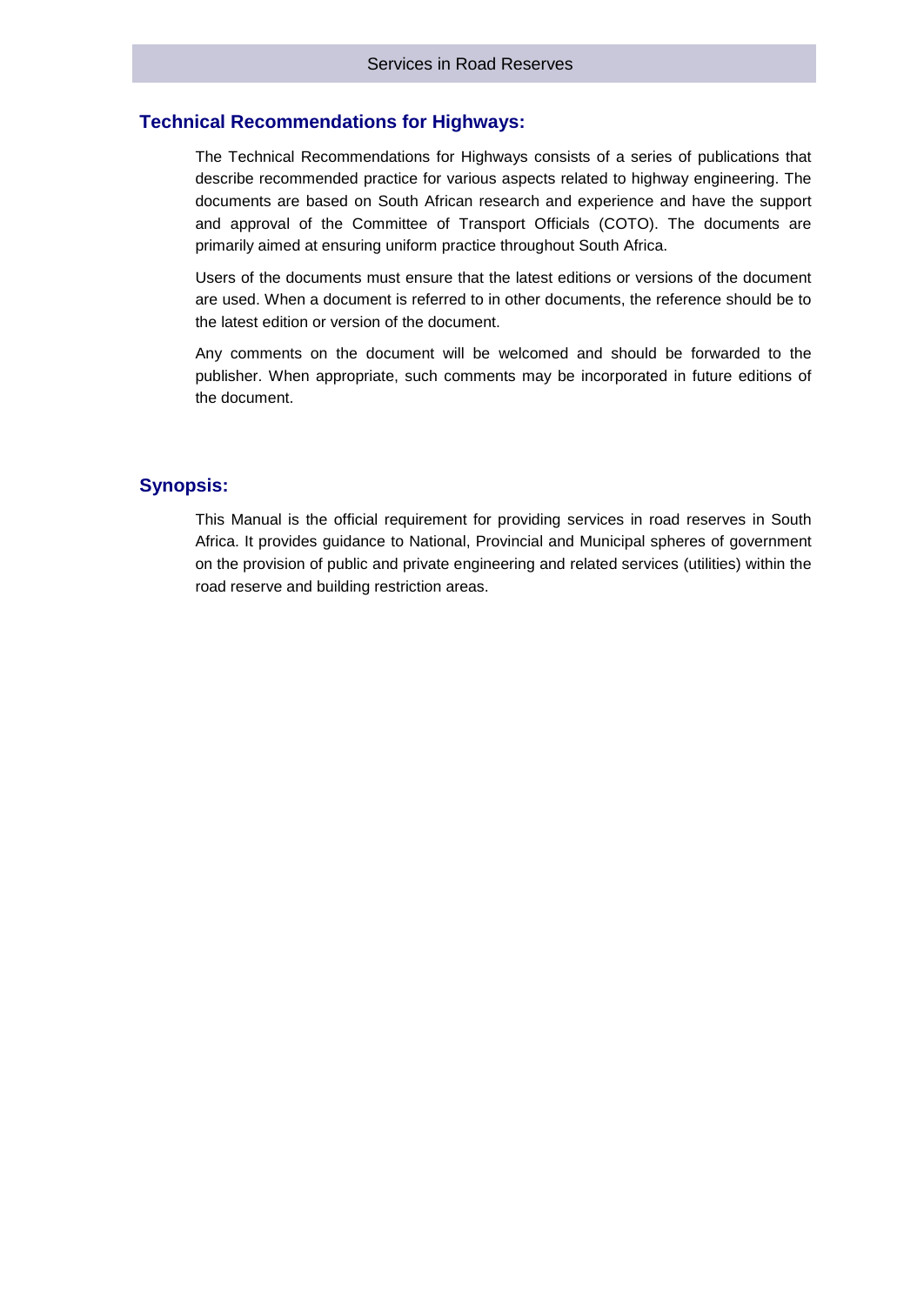### **Table of Contents**

#### **ITEM** Preface j. 1  $1.1$  $1.2$  $1.3$  $1.4$  $1.5$ 2  $2.1$  $2.2$  $2.3$  $2.4$  $2.5$  $26$  $2.7$  $2.8$ 2.9 2.10  $2.11$  $2.12$  $2,13$  $\mathbf{R}$  $3.1$  $3.2$  $3.3$  $3.4$  $3.5$  $3.6$  $\overline{\mathbf{A}}$  $4.1$ Appendix A: Legal Viewpoint Appendix B: Typical accommodation of services in road reserves

#### **PAGE**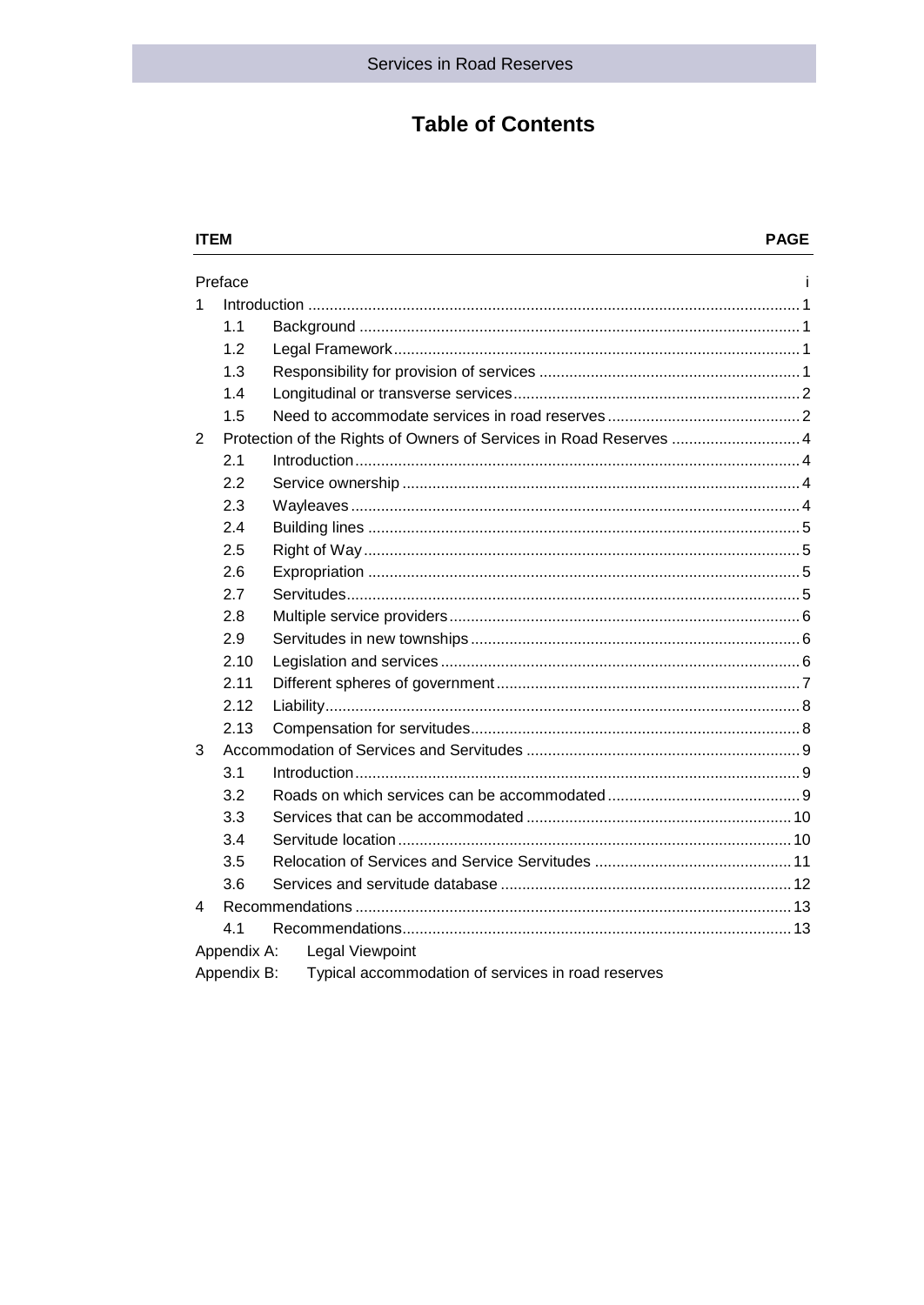## **Preface**

This Manual is the official requirement for providing services in road reserves in South Africa. It provides guidance to National, Provincial and Municipal spheres of government on the provision of public and private engineering and related services (utilities) within the road reserve and building restriction areas.

Many of the services in South Africa are governed by the Constitution and various Acts and Regulations. This Manual gives guidance on the method to be preferred when implementing those legal provisions. Care has been taken to not conflict with the legal requirements in any way, but in the event that a contradiction exists, the legal requirements will clearly require precedence.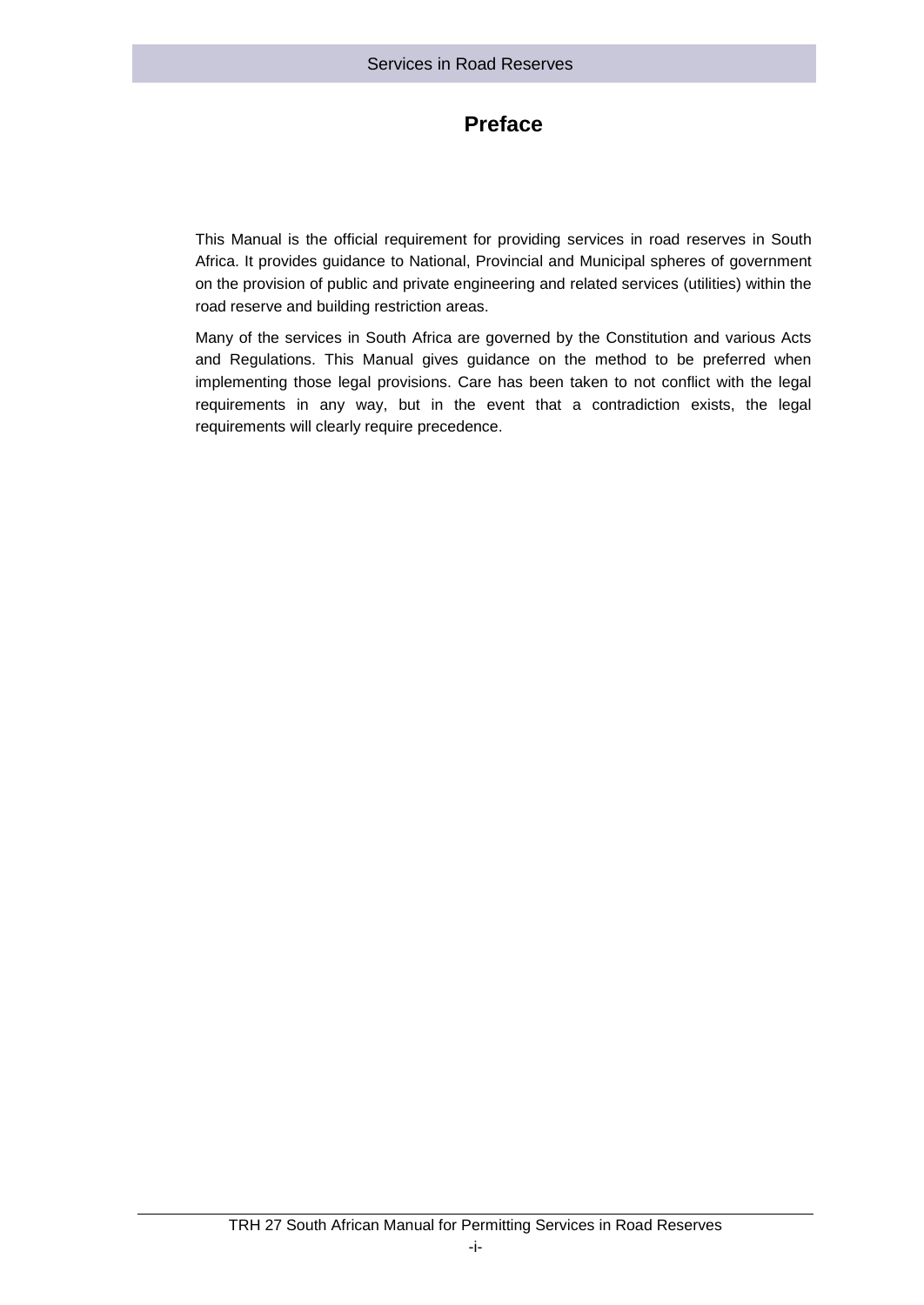## **1 Introduction**

#### <span id="page-6-0"></span>**1.1 Background**

<span id="page-6-1"></span>The purpose of this manual is to provide guidance to National, Provincial and Municipal road authorities on the accommodation of engineering and other related services or utilities within the road reserve and building restriction area. The manual covers both public and private services and services.

Bulk services are normally accommodated in their own servitudes, but distribution services (utilities) of all types are typically accommodated in road reserves.

When distribution (or bulk) services are owned by the same authority as the road authority, no problem exists, but if the service provider, be it another sphere of government, an agency, or private, does not own the road reserve, issues such as ownership, responsibilities and liability for the service exist. This manual therefore provides guidelines to road authorities on how these issues should be addressed.

#### <span id="page-6-2"></span>**1.2 Legal Framework**

The guidelines of this manual have been developed in terms of the Constitution of the Republic of South Africa (Act 108 of 1996), various other Acts and Regulations, as well as the Common Law. Care has been taken to ensure that the guidelines do not conflict with the legal requirements in any way. However, in the event that a contradiction exists, the legal requirements have precedence.

#### <span id="page-6-3"></span>**1.3 Responsibility for provision of services**

The Constitution of the Republic of South Africa (Act 108 of 1996) defines the responsibilities of the different spheres of government for the provision of services. According to the constitution, each sphere has the right to govern its own affairs, subject to national and provincial legislation.

In terms of the constitution, Municipalities (local authorities) have the following functional areas of competence:

- Municipal Roads;
- Traffic and parking;
- Street lighting;
- Fencing and fences;
- Stormwater management (built-up areas);
- Billboards and advertisements;
- Potable water supply;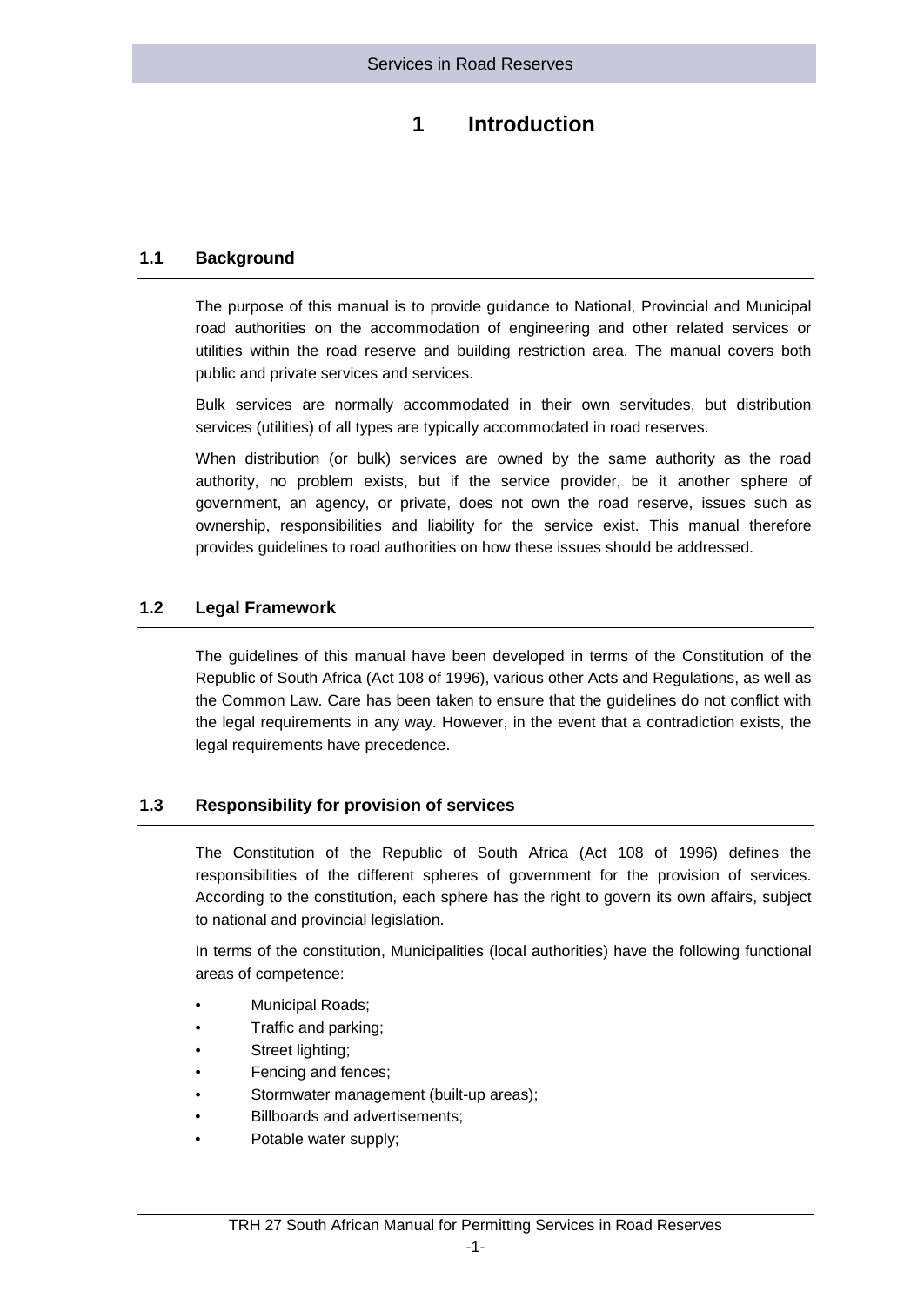- Domestic waste water and sewerage disposal;
- Electricity and gas reticulation; and
- Municipal public works (in respect to own needs);

Provincial Governments have the following functional areas of competence:

- Provincial Roads and traffic; and
- Public works and housing.

National functional areas not defined as the functions of Municipalities or Provincial governments are the following:

- National roads (regulated by SANRAL Act 7 of 1998). The Act contains strict requirements for the installation of services on such roads (Section 48);
- Electricity supply (regulated by the Electricity Regulation Act 4 of 2006);
- Electronic Communications (regulated by the Electronic Communications Act 36 of 2005); and
- <span id="page-7-0"></span>• Broadband services (regulated by the Broadband Infraco Act 33 of 2007).

#### **1.4 Longitudinal or transverse services**

<span id="page-7-1"></span>It must be noted that it is irrelevant whether the applicable service runs parallel within the reserve or merely across the same.

#### **1.5 Need to accommodate services in road reserves**

There are several benefits associated with the accommodation of services in road reserves. These include the following:

- Each property has (must have) a road access and it is therefore logical that road reserves should as far as possible accommodate services to properties. The cost of providing services would be very high if each service must be placed in an exclusive reserve; and
- The road reserve also has the advantage that a road is available that can provide easy access to the installed services for maintenance and operational purposes.

A further aspect is that road reserves could create significant obstacles if services had to be located outside them. It is therefore essential that the majority of services are permitted in road reserves. Particular attention must be given to this aspect in the planning and design of new roads to minimize the possible disruptive impact of the road network on the provision of services. Co-operation between road authorities and service authorities as well as the private sector is therefore required to achieve the maximum level of efficiency in the provision of roads as well as the accommodation of services.

There are, however, several issues with such accommodation that must be taken into account, including the following:

- Traffic flow can be interrupted and road safety can be affected when services are installed or maintained;
- The road surface and pavement structure may be damaged during installation or maintenance of services;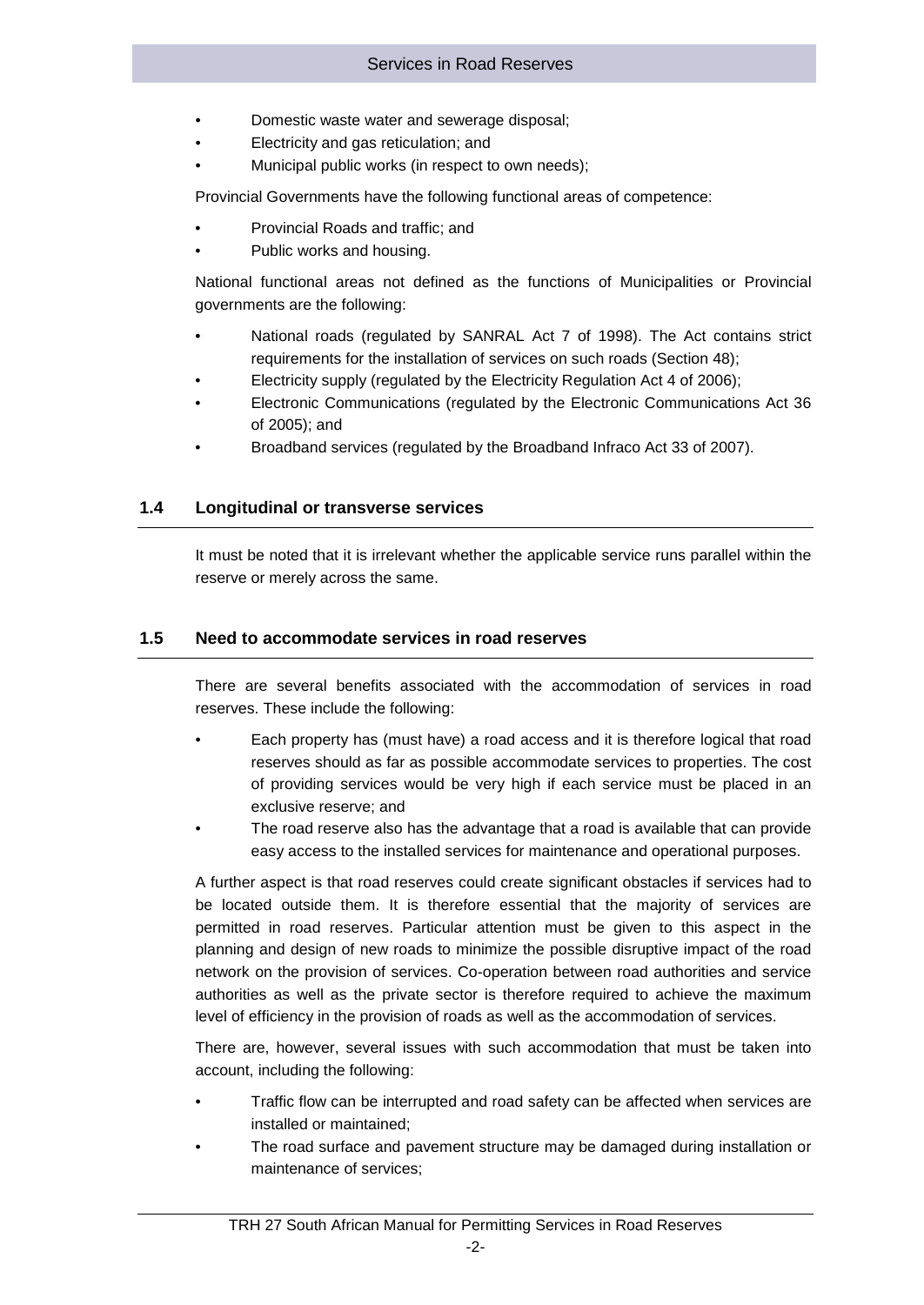- The services, such as poles for the support of overhead cables, can create obstacles within the road reserve and create a potential road safety hazard;
- Spillage as a result of the failure or breakage of structures or insufficient capacity of services can create problems in the road reserve and can cause damage to the road pavement and surface;
- The width of the road reserve may have to be increased in order to accommodate the services; and
- Relocation of services can be a significant cost when roads are upgraded or diverted.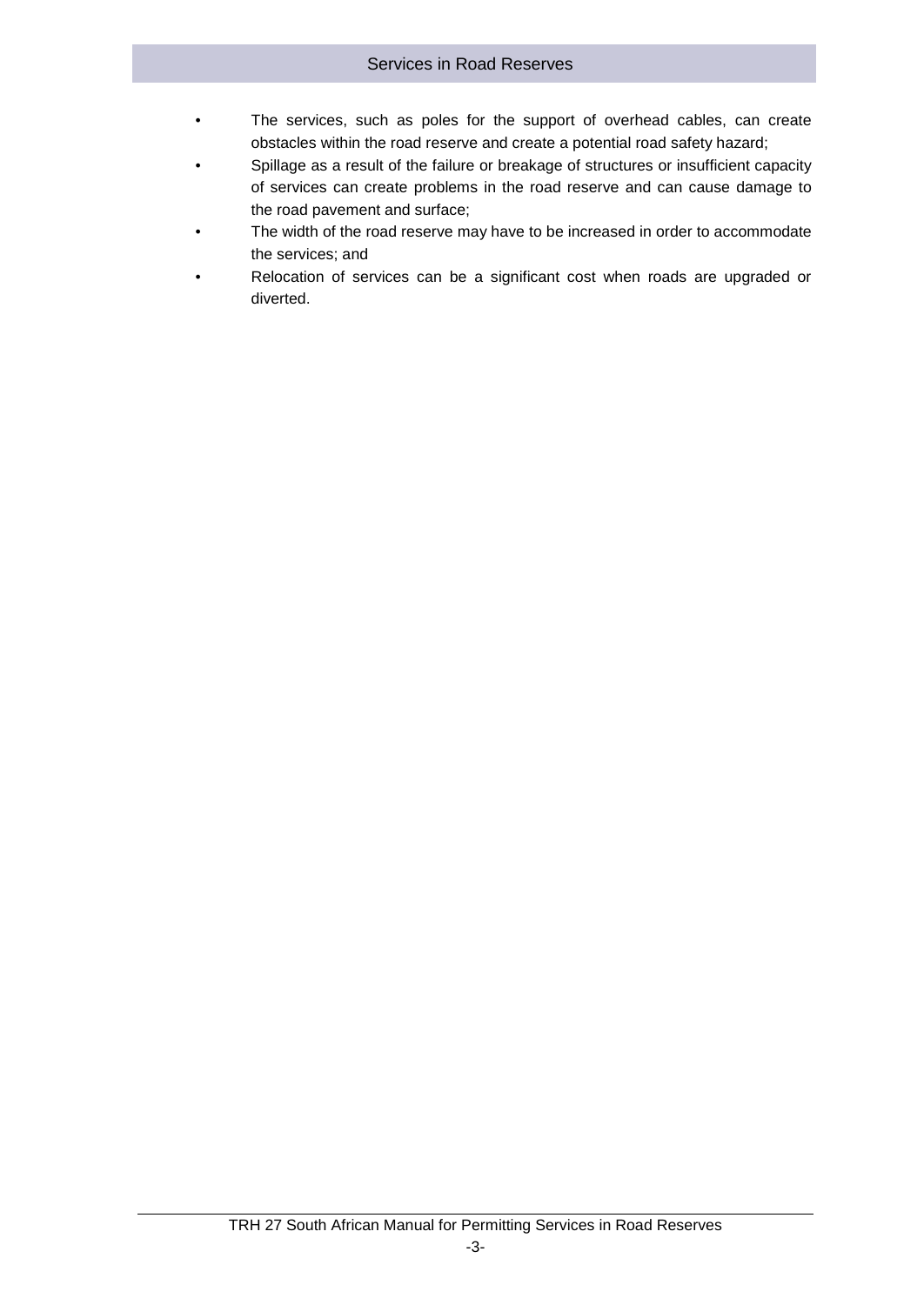# <span id="page-9-0"></span>**2 Protection of the Rights of Owners of Services in Road Reserves**

#### **2.1 Introduction**

<span id="page-9-1"></span>Services installed in road reserves owned by the same authority as the service provider do not require further protection. However, where the land is not owned by the same authority as the service provider, the recommended method for protecting a service in a road reserve is by registering a servitude. It is further recommended that the construction of the service be arranged by means of a wayleave. These and other methods of providing services are discussed in this chapter.

<span id="page-9-2"></span>This chapter is based on the legal opinion that is provided in Appendix A.

#### **2.2 Service ownership**

According to South African Common Law, once a service has been installed on an immovable property, the owner of such immovable property also becomes the owner of the service. While the owner can grant, or be legally required to grant, a servitude (or wayleave) to a service provider, the owner may be entitled to compensation from the service provider, either as a lump sum or as a rental, for the accommodation of the service in the road reserve.

The above principle, however, may be amended by way of legislation such as the Electricity Regulation Act 4 of 2006, which states "*Any asset belonging to a licensee that is lawfully constructed, erected, used, placed, installed or affixed to any land or premises not belonging to that licensee, remains the property of that licensee notwithstanding the fact that such an asset may be of a fixed or permanent nature*".

#### <span id="page-9-3"></span>**2.3 Wayleaves**

A wayleave is an agreement between the road authority and the service provider pertaining to the installation of services within a road reserve. Wayleaves are generally used to grant access to the road reserve by the service provider to install the service. The wayleave relates more to the actual construction activities within the road reserve than to the eventual conveyance of services.

Once the service has been installed, the road authority concerned becomes the owner of the service. Wayleaves can therefore not be used to protect services in favour of the service provider. The granting of wayleaves, however, is a suitable method when the intention is to transfer the service to the road authority such as when a private developer installs an external service that will be taken over by a municipality or where a property owner connects to the service within the road reserve.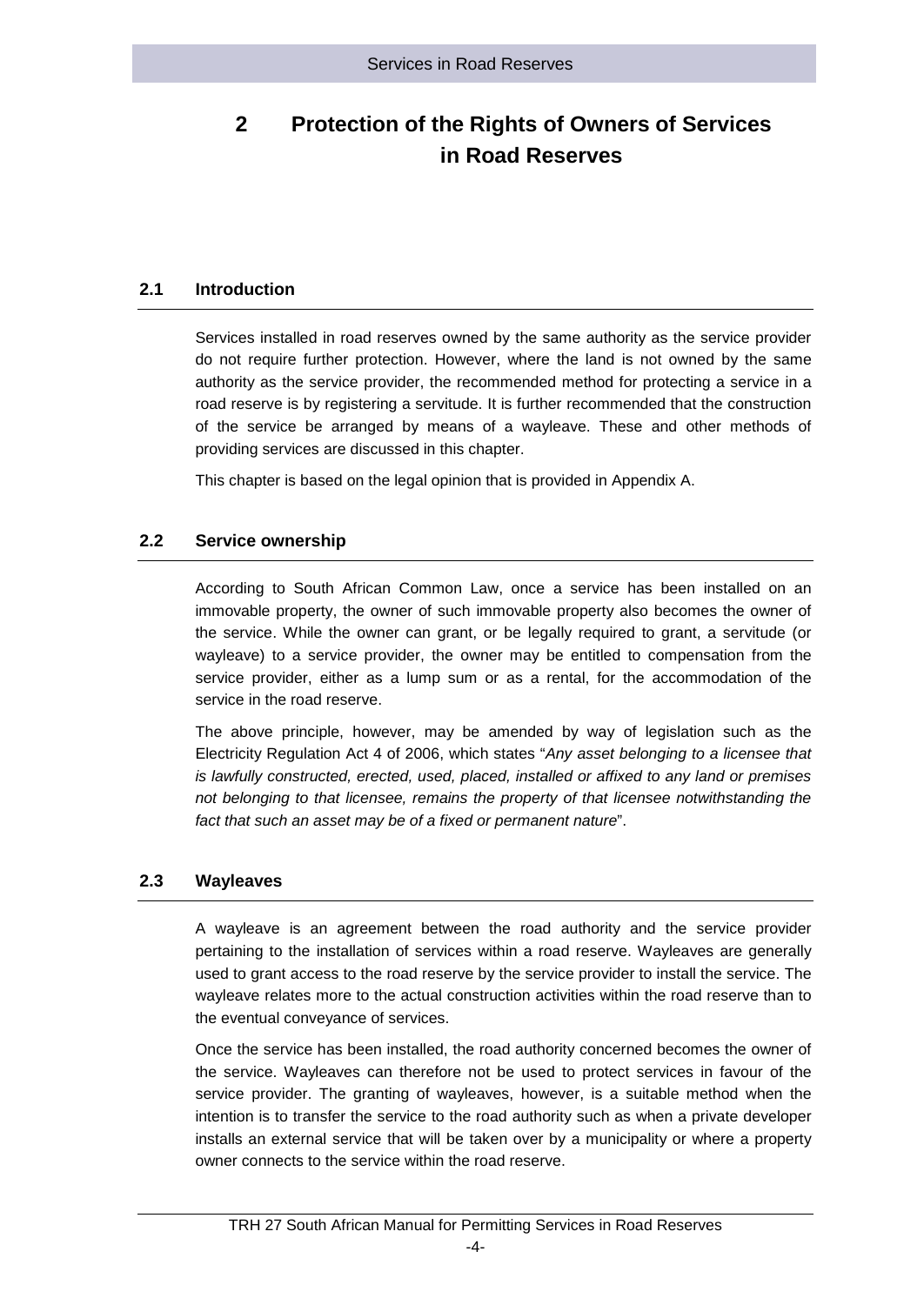#### **2.4 Building lines**

<span id="page-10-0"></span>Building lines are prescribed for aesthetic, architectural or town planning purposes and are not intended as the reservation of land for the installation of services. It is therefore a misconception that services can arbitrarily be laid within the building line. The area within the building line belongs to the land owner and does not give the authority any rights of use. If services are to be installed on any land not owned by the service provider, ownership or a servitude must be obtained.

It should also be noted that building lines should not be prescribed with the purpose of providing for future road widening. Where such widening is possible, a wider road reserve should be acquired or a servitude registered for such road widening.

#### <span id="page-10-1"></span>**2.5 Right of Way**

A right of way over land is usually obtained for vehicle or pedestrian travel purposes and is not a suitable method for accommodating services in a road reserve. The right of way can be obtained by means of a private treaty or agreement or a servitude.

#### <span id="page-10-2"></span>**2.6 Expropriation**

Expropriation is a method of obtaining ownership of a property or registering a servitude and is the means by which government (national, provincial and municipal) acquires land from an unwilling seller. In the normal course of events, government will acquire land or servitudes by negotiation with the land owner. Should such negotiation fail, the government can force the transaction by expropriating the property. This, however, is not a situation applicable to the accommodation of services in the road reserve.

#### <span id="page-10-3"></span>**2.7 Servitudes**

A servitude is a right of use of land that is registered in favour of a person or body (the service provider) which is not the owner of the land. The owner of the land on which a servitude is registered cannot unilaterally terminate the servitude or transfer the land free from the servitude without the consent of the service provider.

Registration of a servitude does not mean that ownership in the service is retained by the service provider but only provides a limited right in terms of which the dominium (full ownership) of the land is made subject to the creation of a common law right in favour of the service provider to use a portion of land for a specific purpose. Upon registration of a servitude, certain subsidiary rights and obligations relevant to the existence of such a servitude are prescribed either by the common law or in terms of an agreement, referred to as a "notarial deed of servitude". The common law and/or a notarial deed of servitude determine the way in which rights accruing from registration of such a servitude may be exercised, the duty to maintain the servitude area, and financial arrangements relevant to the installation of such a servitude.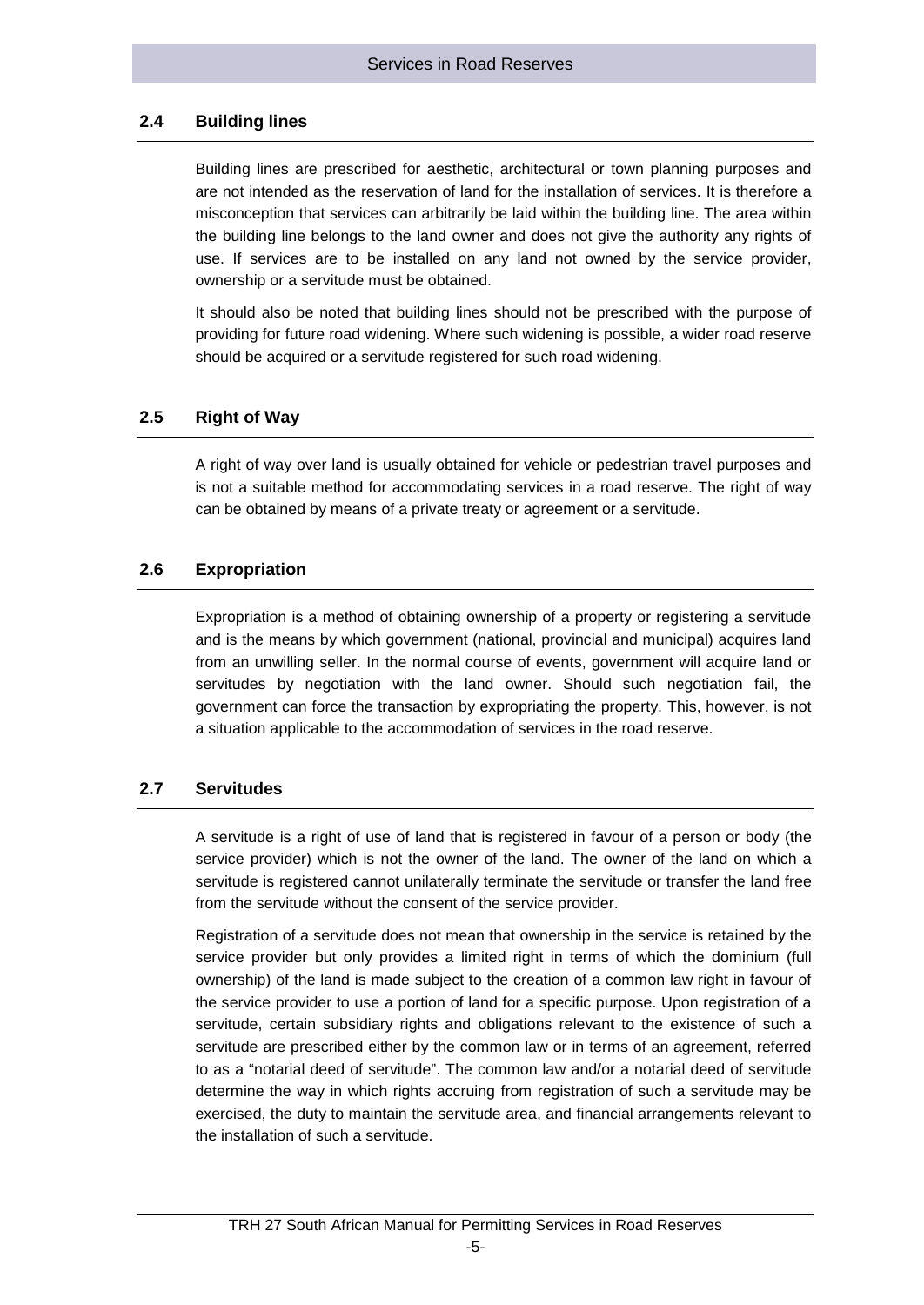The granting of a servitude over public land constitutes a form of alienation and the procedures provided in the State Land Disposal Act (Act 48 of 1961), Government Immovable Asset Management Act, 19 of 2007, Public Finance Management Act (for National and Provincial Roads) or the Municipal Finance Management Act (for Municipal Roads) may have to be followed for the registration of a servitude.

#### <span id="page-11-0"></span>**2.8 Multiple service providers**

A servitude on a particular portion of land may be granted in favour of more than one service provider (similar to a servitude road serving more than one property). The sharing of the same servitude by different service providers can be considered where it is physically possible and practical to install more than one service within the same portion of land. This option would normally only be considered where use can be made of service ducts in which the services can be installed.

#### <span id="page-11-1"></span>**2.9 Servitudes in new townships**

It is standard practice for municipalities to provide servitudes along some of the boundaries of erven in new townships for services. This practice allows provision of services outside road reserves.

In all new townships, particular attention must be given to service networks to avoid the need to unnecessarily install services in road reserves. It is, however, accepted that in many cases, the road reserve is the optimum position for the installation of services, particularly along the lower-order roads.

#### <span id="page-11-2"></span>**2.10 Legislation and services**

Servitudes are not required when ownership in a service is defined in terms of an act, such as the Electricity Regulation Act. The installation, protection, maintenance and eventual removal of such services are dealt with by way of legislation and such legislation affords the rights and protection that normally accrue from a servitude.

A complicated legal situation arises where, for example, a service provider, wishes to install and retain ownership of infrastructure within a public road reserve in terms of National or Provincial legislation and the applicable authority refuses to agree thereto or fails to co-operate with the service provider.

In terms of the schedules to the South African Constitution, Provincial Governments enjoy executive authority over Provincial roads whilst Municipalities enjoy executive authority over Municipal roads. Where a roads authority refuses to agree to the installation of a service, the question arises whether the relevant service provider may proceed with the installation of the service without the consent, authority or agreement from the relevant roads authority.

The following are two specific examples of national legislation:

a) The Electricity Regulation Act 4 of 2006 (previously Eskom Act). Section 25 prescribes that a service provider (licensee) may install services "*over, in or along*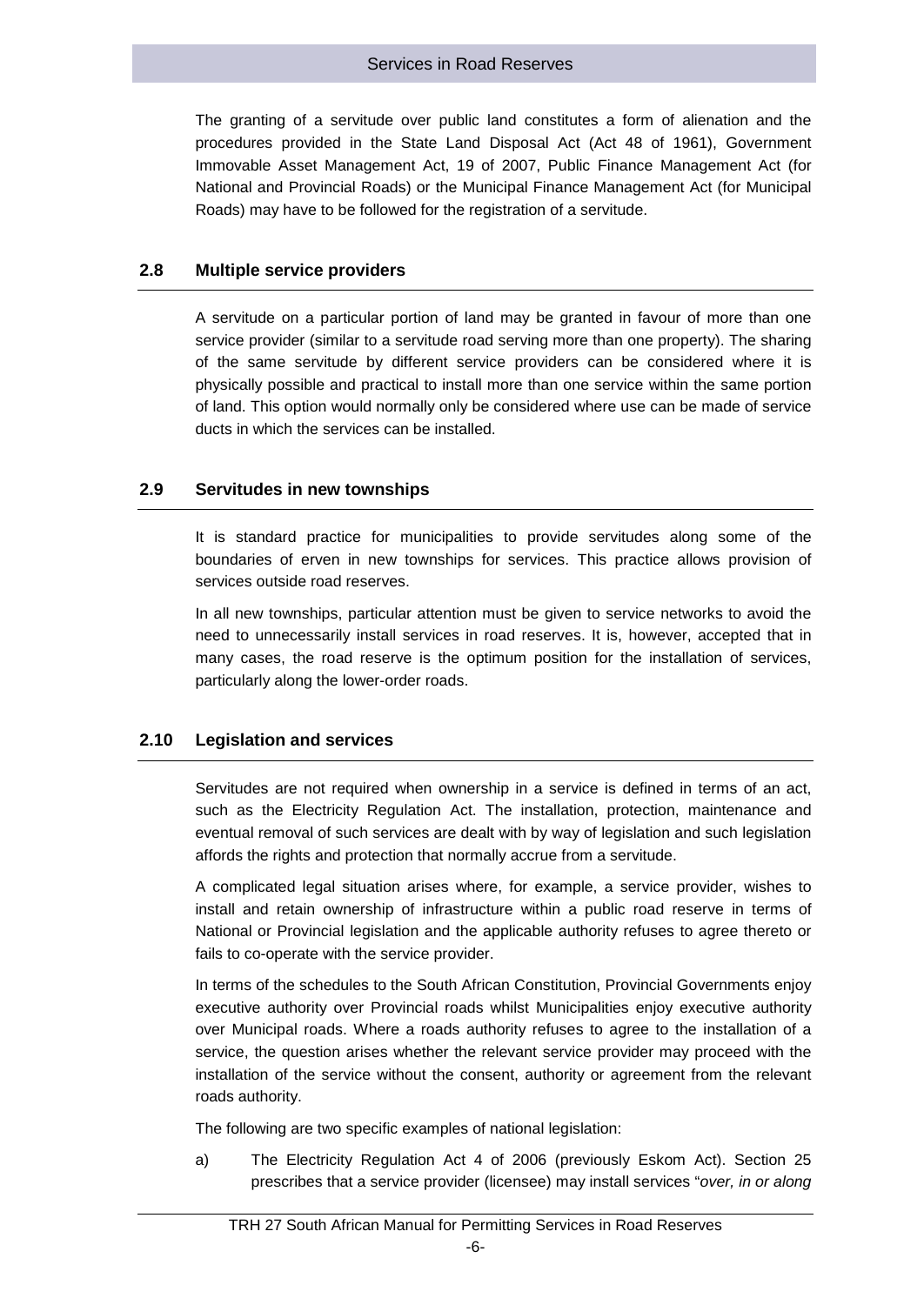*roads or streets and associated infrastructur*e". Such installation, however, is subject to the right of supervision and in accordance with the plans, routes and specifications of the authority or person in control of that street, except in cases of emergency or where the authority concerned fails or refuses to co-operate with the licensee. The section also stipulates that the service provider must comply with any laws or by-laws that may be applicable.

b) The Electronic Communications Act 36 of 2005, Section 22 allows a service provider (licensee) to "*a) enter upon any land, including any street, road, footpath or land reserved for public purposes, any railway and any waterway of the Republic and b) construct and maintain an electronic communications network or electronic communications facilities upon, under, over, along or across any land, including any street, road, footpath or land reserved for public purposes, any railway and any waterway of the Republic*". In taking such action "*due regard must be had to applicable law and the environmental policy of the Republic*".

Section 24 of the Act, however, allows the service provider (licensee) "*after providing thirty (30) days prior written notice to the local authority or person owning or responsible for the care and maintenance of any street, road or footpath—*

- *(a) construct and maintain in the manner specified in that notice any pipes, tunnels or tubes required for electronic communications network facilities under any such street, road or footpath;*
- *(b) alter or remove any pipes, tunnels or tubes required for electronic communications network facilities under any such street, road or footpath and may for such purposes break or open up any street, road or footpath; and*
- *(c) alter the position of any pipe, not being a sewer drain or main, for the supply of water, gas or electricity*."

From the above examples it appears that the service provider should attempt, as a matter of principle, to obtain the consent from the applicable roads authority before installing the services, but, in extraordinary circumstances, may proceed without such authority. Should any conflict arise pertaining to the afore-going, the Constitutional principles relevant to cooperative governance (Sections 41 and 146 of the Constitution) and other relevant Acts dealing with conflicts and the resolution of disputes relevant thereto, will have to be applied.

#### <span id="page-12-0"></span>**2.11 Different spheres of government**

Complex legal issues often arise in circumstances where, for example, a Municipality wishes to install services within a Provincial or National road reserve and the applicable roads authority refuses to grant its consent for the installation of such services.

Various factors and legal principles will play a role when consideration is given to the question as to whether it is competent for one sphere of Government to refuse to grant consent to another to enable such other sphere to perform its constitutional and/or statutory obligations: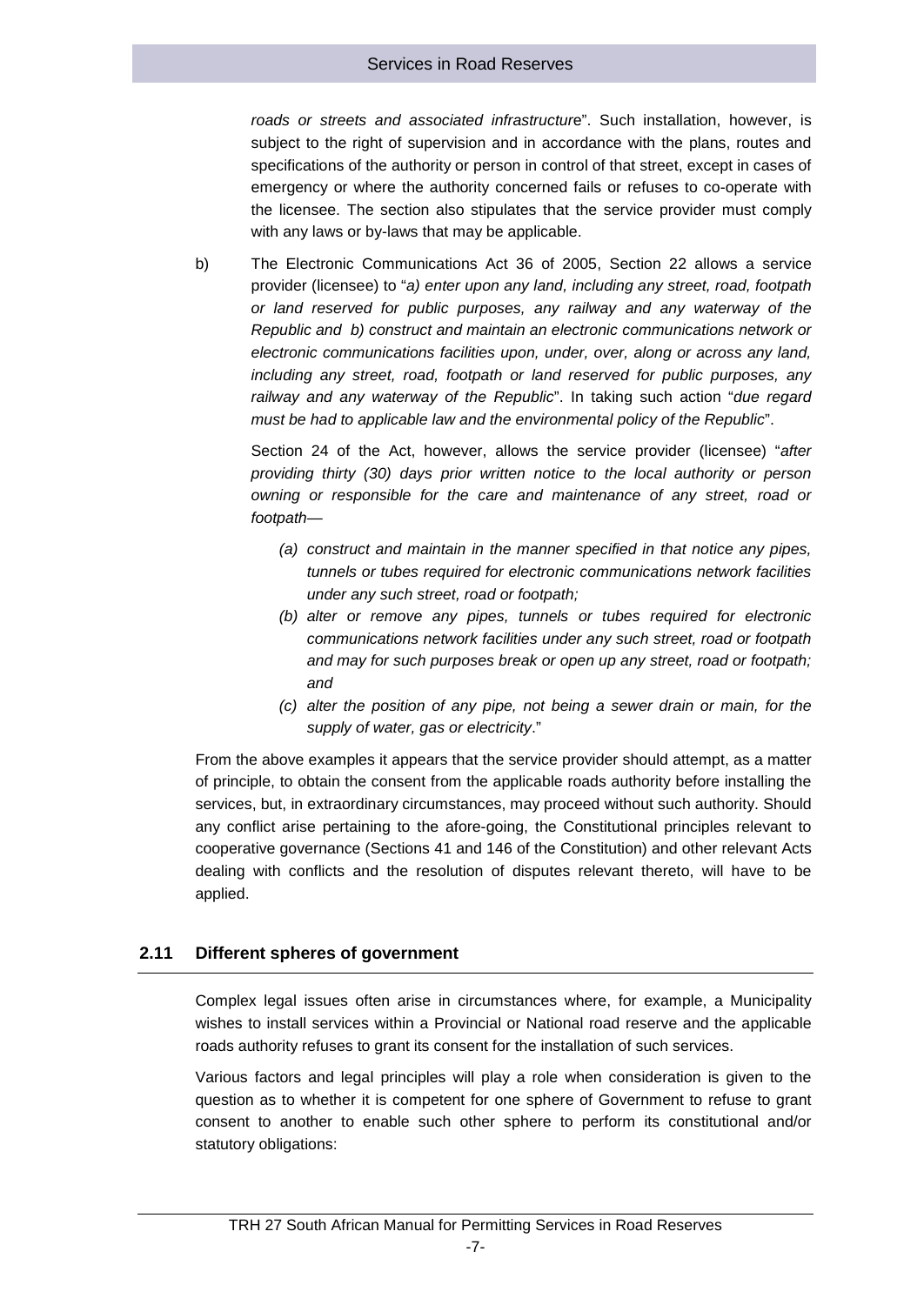Section 41(1) of the Constitution prescribes that "*all organs or state within each sphere must exercise their powers to perform their functions in a manner that does not encroach on the geographical, functional or institutional integrity of government in another sphere*". The section, however, also prescribes each sphere must "*secure the well-being of the people of the Republic*" and to "*co-operate with one another in mutual trust and good faith by assisting and supporting one another*". Municipalities, in particular, have a responsibility of providing services and other spheres of government should co-operate with municipalities to assist them to fulfil their obligations.

#### <span id="page-13-0"></span>**2.12 Liability**

Road authorities have a duty of care and an obligation to ensure that the roads are safe and are capable of use by the general public without any undue risk. Should a roads authority fail to comply with this principle, it may be held liable for damages caused to users of the road. It is therefore essential that roads authorities apply formal procedures (wayleave applications) to regulate and control any construction with road reserves.

Roads authorities must ensure that when granting a wayleave in terms of "an agreement" with a third party, the terms and conditions subject to which such a wayleave is granted, are clearly stipulated and that the interests of the general public (users of the road) are protected and that the installer of the services assume full responsibility for compliance with all safety standards and requirements during the installation process and assumes liability for any risk and indemnify the relevant roads authority against any claim that may arise during or as a result of the installation process. This also applies to a situation where consent is granted to a service provider in terms of the Electronic Communications Act or the Electricity Regulation Act.

#### <span id="page-13-1"></span>**2.13 Compensation for servitudes**

A road authority (or private owner) is entitled to be compensated for granting a servitude to any private or public body. The compensation must cover all direct and indirect costs, including the loss in value of the land.

The compensation should be in the form of both a once-off amount and an annual rental. The once-off amount must cover all costs involved when the service is initially installed (including the value of the land). The annual rental must cover the annual cost incurred by the municipality to manage and control services.

The value of the land in a road reserve, once the road has been proclaimed, could be considered to be minimal and the registration of a servitude does not necessary diminish the value of such land.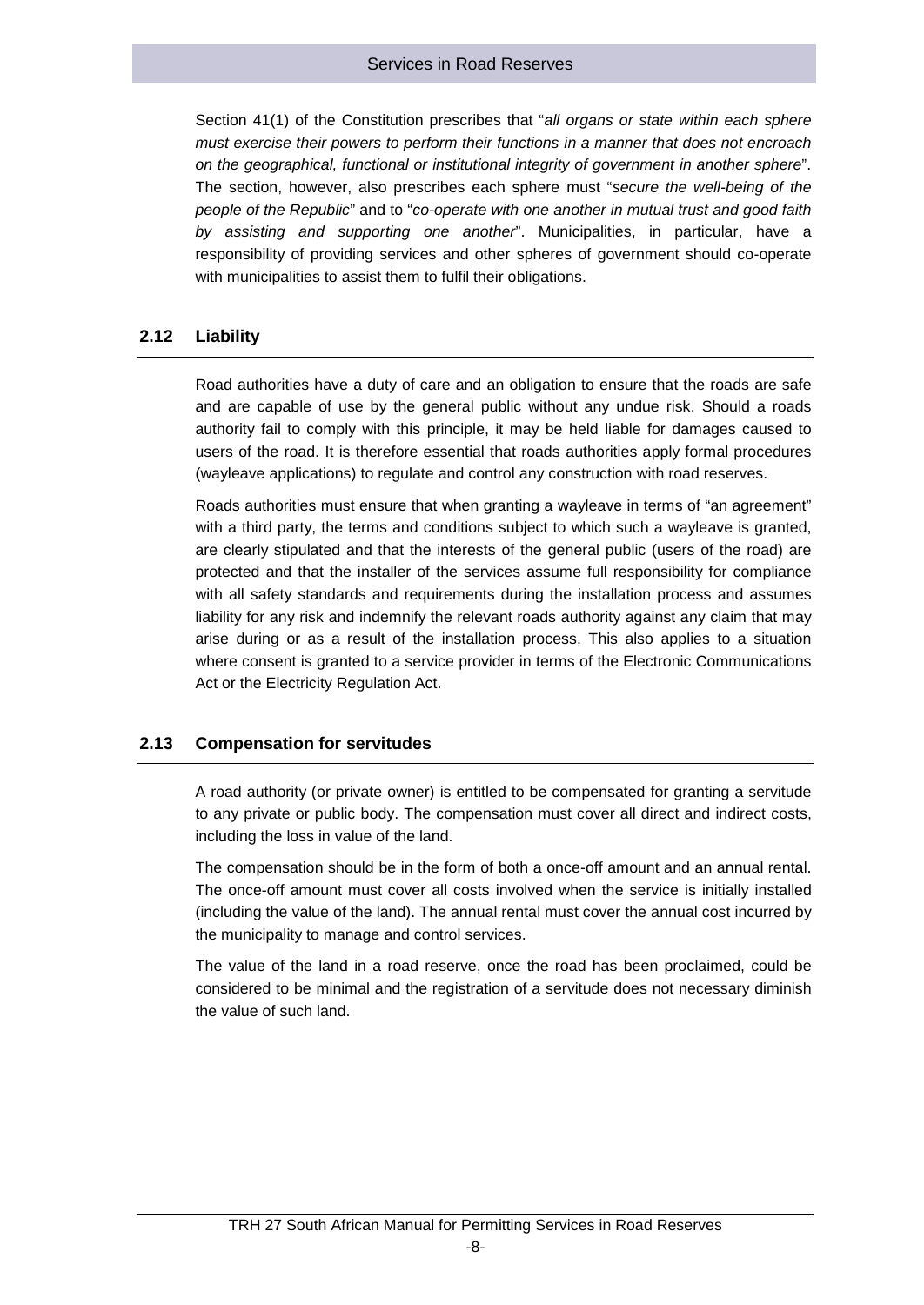# <span id="page-14-0"></span>**3 Accommodation of Services and Servitudes**

#### **3.1 Introduction**

<span id="page-14-2"></span><span id="page-14-1"></span>This chapter provides general technical guidance on the accommodation of services and how servitudes can be accommodated in a road reserve.

#### **3.2 Roads on which services can be accommodated**

There are certain conditions under which services cannot be accommodated in a road reserve with the result that servitudes should not be allowed on such roads. These conditions are:

- **Freeways.** Traffic speeds and volumes are normally very high on freeways. The installation and maintenance of services on such roads could be dangerous and disruptive to traffic and should therefore not be allowed unless provision can be made for alternative access to the servitude.
- **Narrow road reserves.** In situations where road reserves are narrow and the possibility exists that the road will have to be widened in future, services should not be allowed unless provision can be made for the required road widening.

In deciding whether a road reserve width can accommodate services, the following factors must be taken into account:

- **Roadway and median width**. The expected future roadway and median width, depending on the number of lanes that may be required. Provision must also be made for elements such as kerbs, auxiliary lanes, public transport, cuts and fills, drainage structures, etc.
- **Trees.** On roads where trees are required, allowance should be made for the minimum clear distances between the trees and the roadway provided in accordance to road safety requirements.
- **Pedestrian sidewalk**. Where required, provision must be made to accommodate a paved pedestrian walkway as well as a pedestrian buffer strip between the walkway and the roadway. The walkway should preferably be provided between the trees and the road reserve boundary.
- **Parking.** Where required (such as on residential streets), provision should be made for overflow parking on the road verges.
- **Services.** Existing services or services to be provided by the road authority must be taken into account in determining available space.

A verge width of 2.5 m on either side of the roadway (5.0 m total) is the absolute minimum required to accommodate municipal services in a road reserve.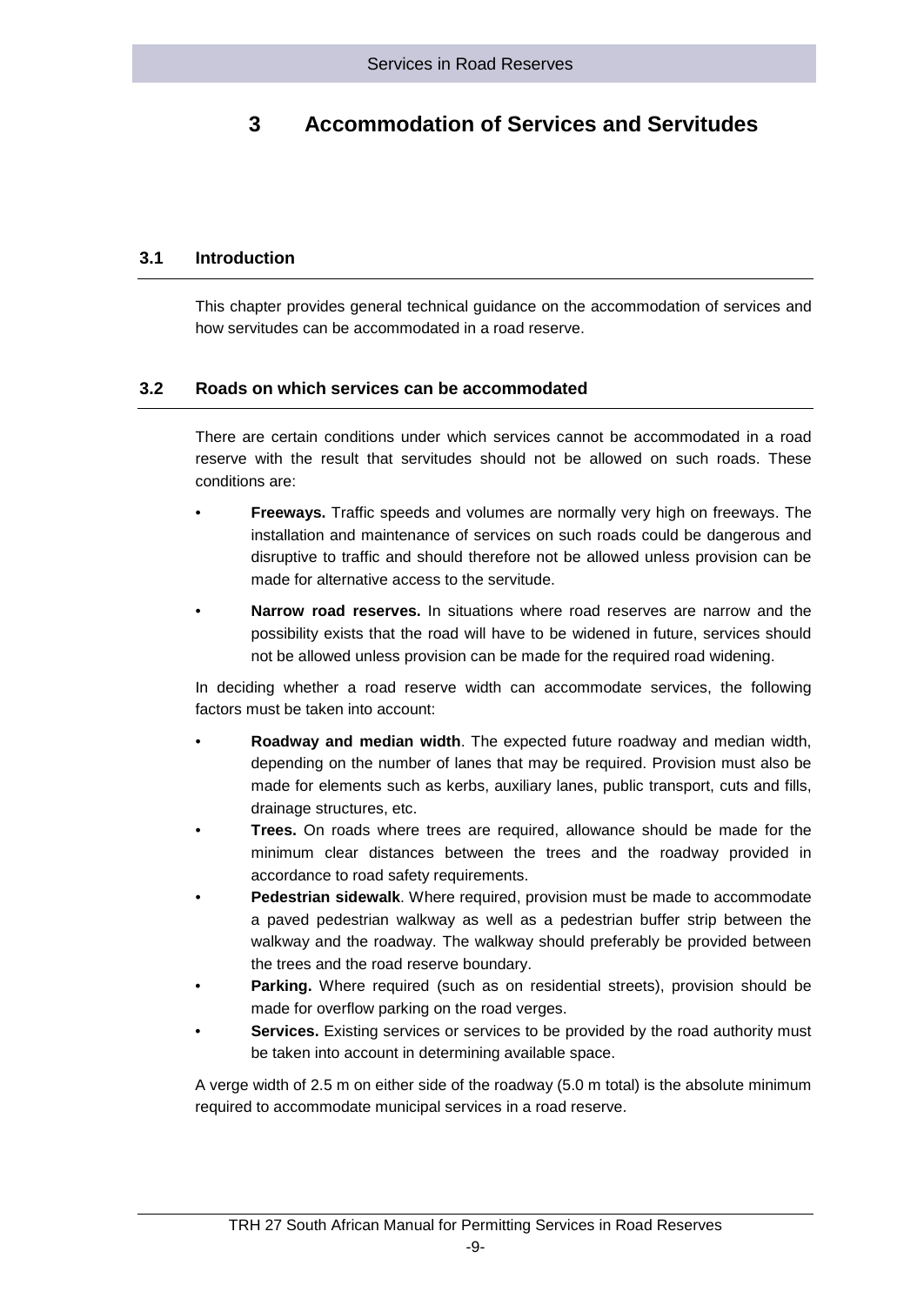#### **3.3 Services that can be accommodated**

<span id="page-15-0"></span>Road reserves are generally suitable to accommodate services that are provided in the form of pipes or cables, either underground or overhead. Such services may include, for example, stormwater, water, sanitation, electricity and communication cables.

Road reserves, however, are not suitable for accommodating structures that are not in the form of pipes or cables, except where such structures are very small (less than 0.5m wide) and where the structures can be installed directly adjacent to the road reserve boundary. Larger structures should not be allowed either above or below ground and should be located outside the road reserve. Alternatively, the road reserve could be widened locally to accommodate the structure. Examples of such larger structures include:

- Pump stations for water or sanitation;
- Electrical transformers and towers; and
- <span id="page-15-1"></span>• Communication interchanges and towers.

#### **3.4 Servitude location**

Services and particularly service servitudes should preferably be installed or provided adjacent to the road reserve boundaries to accommodate future possible widening of the road (where sufficient road reserve exists). This requirement, however, does not apply to services that can be accommodated by means of underground service ducts (or sleeves) that will not affect future road widening.

Services can be installed a) underground, b) on the surface or c) overhead. Surface level servitudes would make the land useless for the road authority and should therefore not be granted. Both underground and overhead services can, however, be accommodated as follows:

- **Overhead services**. Services that can be provided overhead are usually limited to electricity and telephone. Such services must allow use of the servitude below the service for other purposes. Special care must be given to the location and design of poles that support overhead services.
- **Underground services**. Underground services (such as cables and small diameter pipes) should preferably be placed in service ducts (or sleeves) where it is possible to install and maintain the services in such ducts. Large diameter piped services such as water, sewerage and stormwater are normally not installed in service ducts. Where piped services (such as water or sewerage) that may require maintenance cross a road reserve, service culverts should be used to allow access to the pipe for maintenance purposes. Small diameter pipes such as erf connection water pipes should be install in ducts.

Where a service duct (or sleeve) cannot be used, the service provider must accept that the servitude may also be used for other purposes. The notarial deed will indicate which other structures or services may be allowed in the servitude. The service provider will also be responsible for any damage to the other structures and services that may be caused during the installation or maintenance of the service.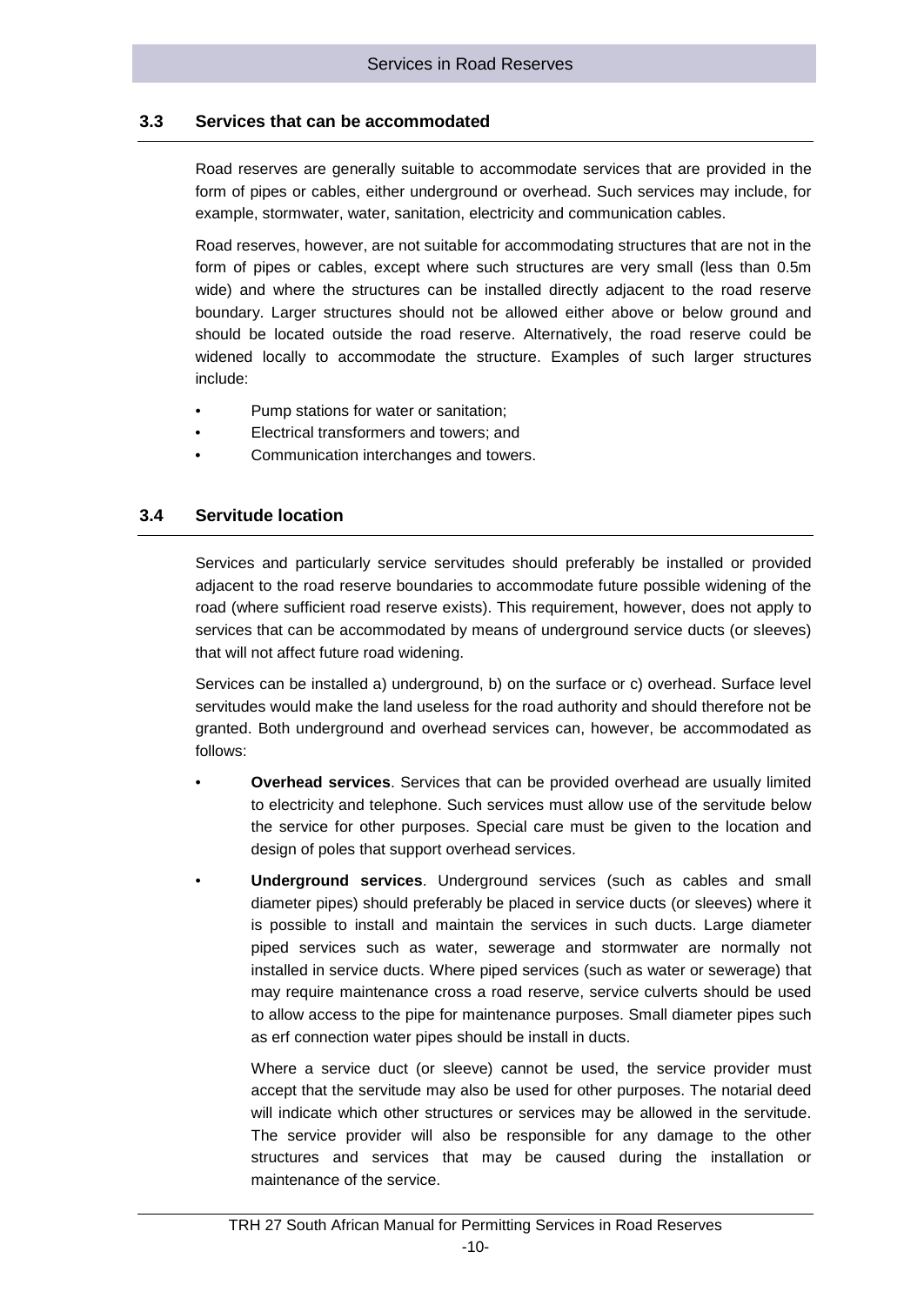Trenchless methods should be used to install all transverse services and service ducts under existing roads, structures and other services, unless otherwise agreed to by the road authority.

A technical investigation must be undertaken to determine the required depth of the underground services. The services (or service ducts) must be installed at a location or depth where they would not interfere with the road pavement, structures or other services (now and in future). The standards and specifications of the municipality must be applied in the design of each service in the road reserve.

<span id="page-16-0"></span>More information on the accommodation of services within road reserves is provided in Appendix B.

#### **3.5 Relocation of Services and Service Servitudes**

Provision must be made in the notarial deed of a servitude for the relocation of the services or of the servitude itself. Such relocation may be required in situations such as the following:

- Road improvements.
- Relocation of the road or the road reserve.
- Road closures.

In situations where the services must be relocated, the service provider should be responsible for the cost of such relocation. The road authority cannot be held responsible for the risk that a service may have to be relocated in future for purposes of road provision.

In cases where the relocation of a road is required in terms of future road planning, it is preferred that the services should be installed according to the future road planning to avoid fruitless expenditure. It is ideal if the road authority could obtain the road reserve required for the future road as soon as possible to allow the services to be installed in the future position.

According to the Electronic Communications Act (Act 36 of 2005), "*the cost of the alteration or removal must be borne by that local authority or person*". This is an issue that should be addressed based on the Constitutional principles relevant to cooperative governance and the resolution of disputes will have to be applied.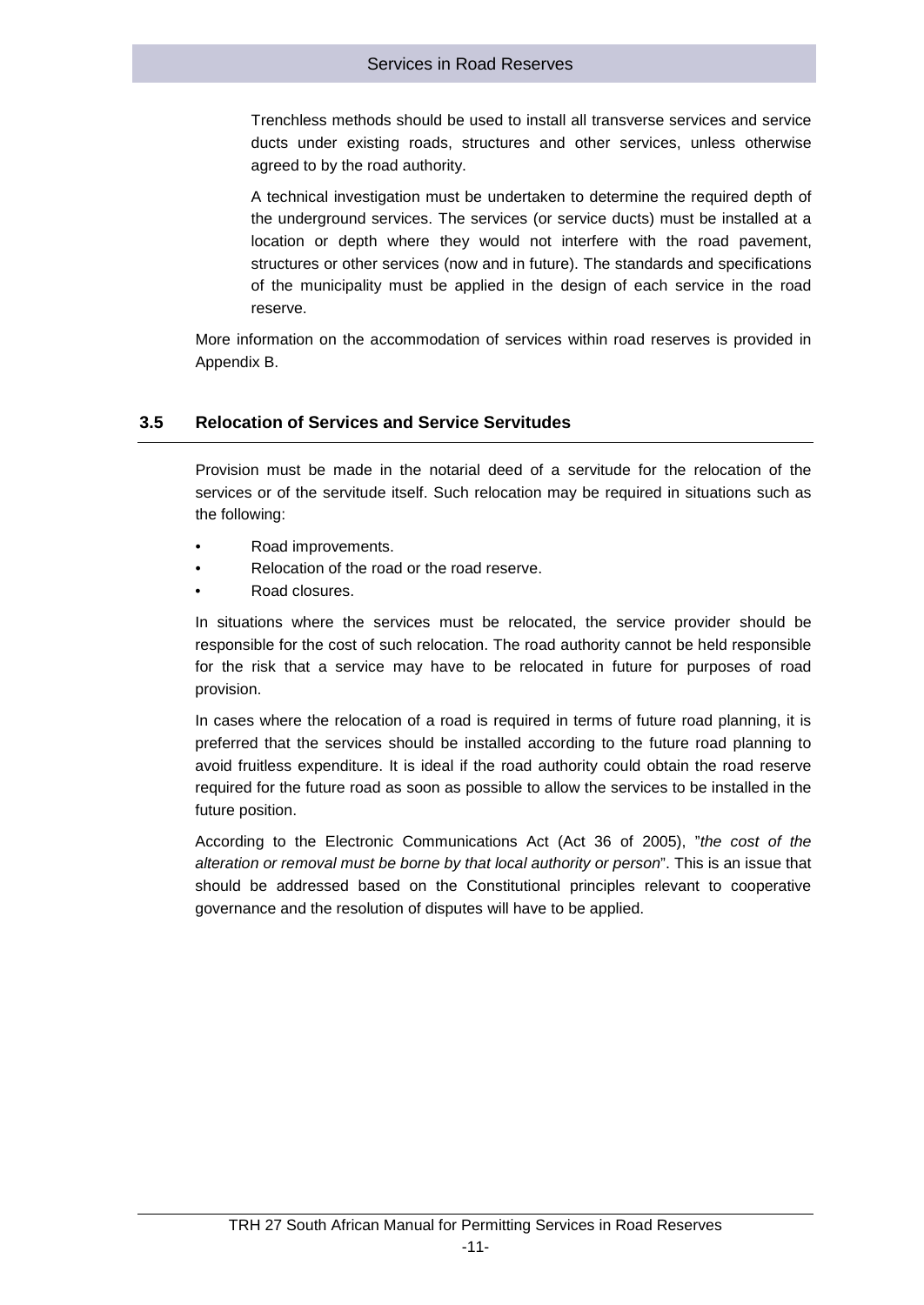#### **3.6 Services and servitude database**

<span id="page-17-0"></span>It is of utmost importance that a database should be maintained showing the precise location of all services and servitudes. The information should preferably be mapped using a Graphical Information System (GIS).

An effective method of maintaining the database is to include conditions for the updating of the database in Wayleave applications and in the submission of as-built drawings. The service provider must be made responsible for providing information to the road authority in the required format. The positions of the servitudes must be determined by a qualified land surveyor.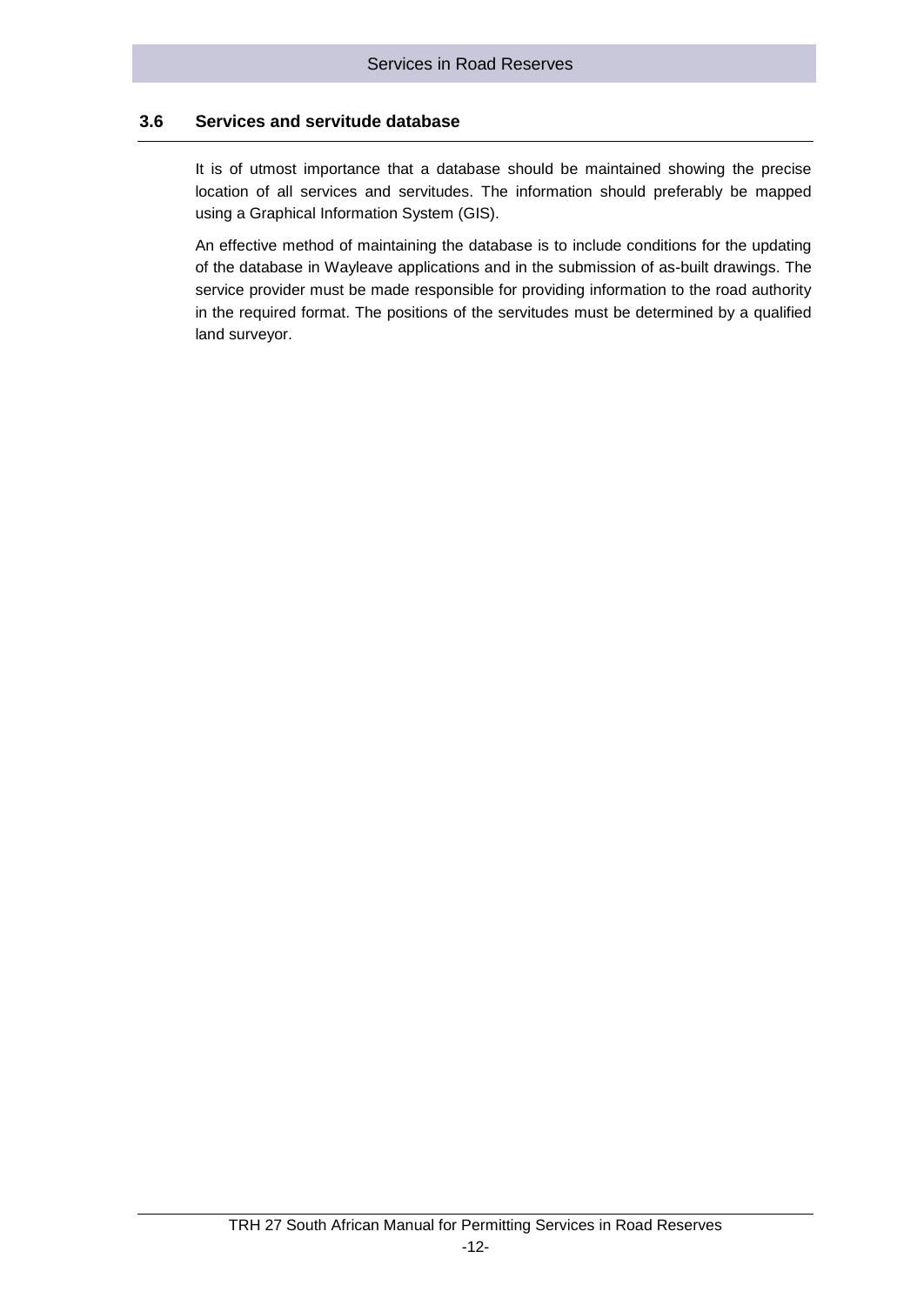## **4 Recommendations**

### <span id="page-18-0"></span>**4.1 Recommendations**

<span id="page-18-1"></span>It is recommended that:

- a) All road reserves are owned by the road authority;
- b) All services in road reserves owned by the same authority as the service provider require no further protection;
- c) All services provided in a road reserve owned by an authority which is not the service provider should be protected by servitudes;
- d) Wayleaves be obtained for the construction of all services within the road reserve regardless of whether the service provider authority is the same as the road authority or not.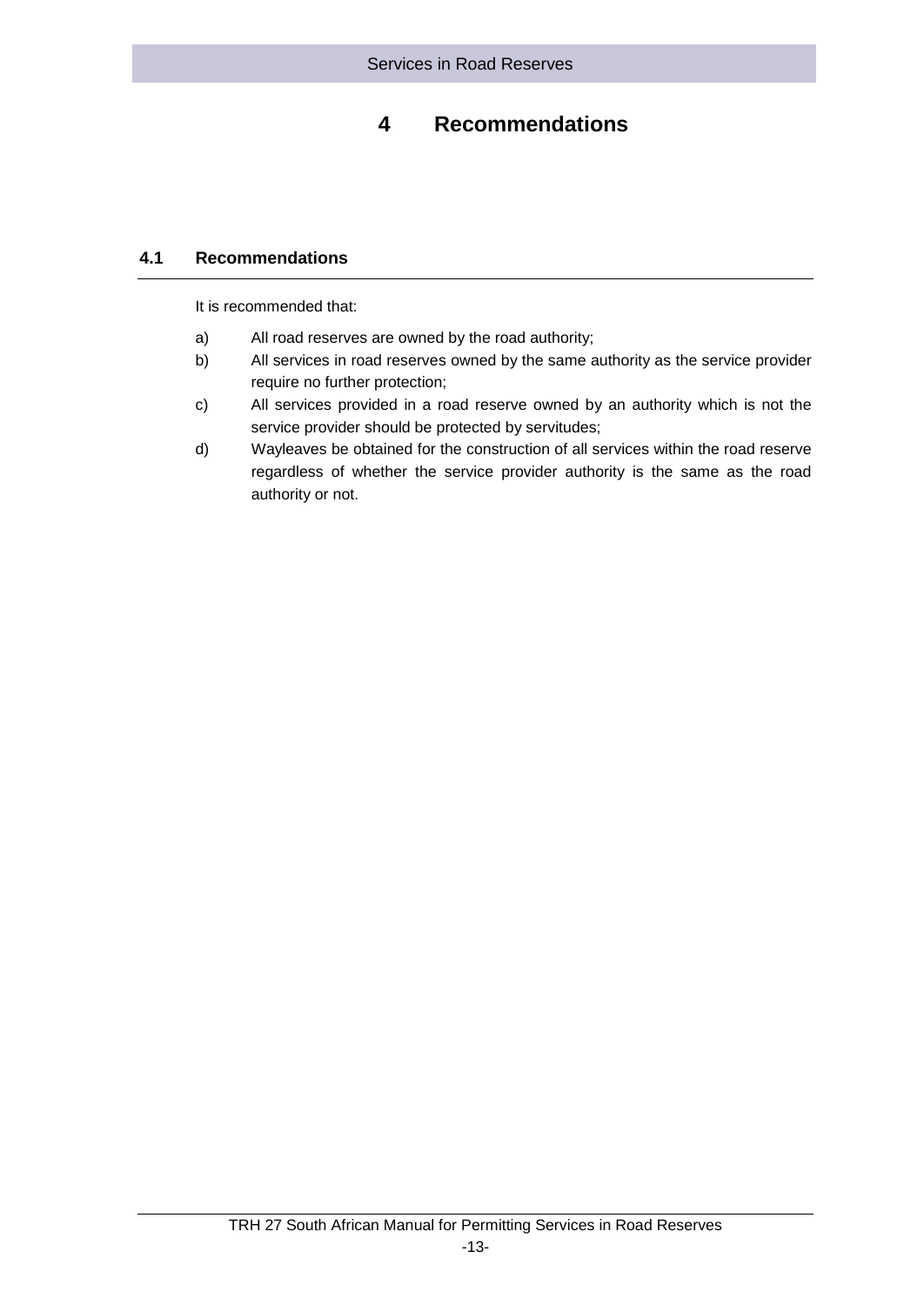## **Appendix A: Legal Viewpoint**

### **A.1 The Common Law**

The following common law principles apply:

- e) Once a service, such as a water pipeline, has been installed in the immovable property belonging to another, the owner of such immovable property also becomes the owner of the service. It is therefore incorrect, from a legal point of view, to divorce ownership of services (once installed) from ownership of land.
- *f)* It stands to be noted that the aforesaid common law position can be amended or adjusted by way of legislation. In this regard and for example, Section 24 of the Electricity Regulation Act, 4 of 2006 (hereinafter referred to as the "Electricity Regulation Act"), dictates that *"(1) Any asset belonging to a licensee that is lawfully constructed, erected, used, placed, installed or affixed to any land or premises not belonging to that licensee, remains the property of that licensee notwithstanding the fact that such an asset may be of a fixed or permanent nature."*

Due to the fact that the party who installs a service parts with ownership in the service upon completion of the installation thereof, a practice has developed to protect such a service by the registration of a servitude. A servitude can be registered in favour of a dominant tenement over a subservient tenement (a so-called "*praedial servitude*") or in favour of a person, entity or public body (a so-called "*personal servitude*"). Some servitudes are also registered in favour of "*the general public*".

Registration of a servitude does not mean that ownership in a service be retained by the party who installed same. A servitude is a limited real right in terms of which the dominium (full ownership) of a portion of land is made subject to (limited) by the creation of a common law right in favour of a third party or dominant tenement to use a portion of land, normally clearly described, for a specific purpose, such as the conveyance of services. Upon registration of a servitude, certain subsidiary rights and obligations relevant to the existence of such a servitude are prescribed either by the common law or in terms of an agreement, commonly referred to as a "*notarial deed of servitude*". The common law and/or a notarial deed of servitude determine the way in which rights accruing from registration of such a servitude may be exercised, the duty to maintain the servitude area, services and financial arrangements relevant to the installation of such a servitude.

Registration of a servitude constitutes an encumbrance upon immovable property and a partial alienation of the rights that an owner of property enjoys in and to such property.

A servitude survives transfer of property from one party to another and is binding upon successors in title of immovable property.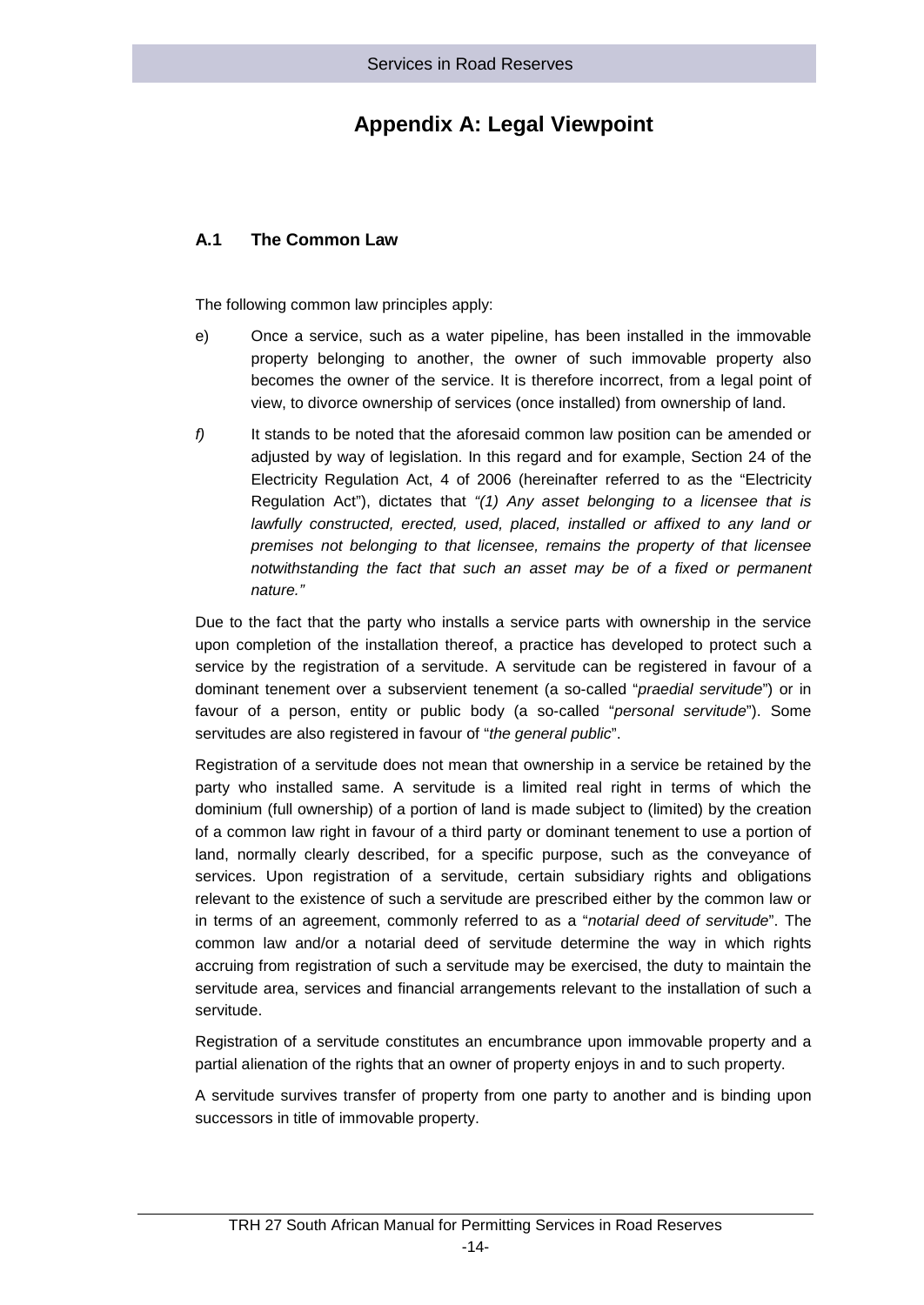Ownership in movable property, such as electrical cables, water pipes and the like, pass from the owner thereof to the owner of immovable property upon permanent attachment thereof to the immovable property, i.e. completion of installation.

As a general rule, ownership in immovable property passes from one party to another upon registration thereof in the applicable deeds office. There are however, certain statutory exemptions dealt with hereunder.

Arrangements pertaining to the installation and conveyance of services can also be dealt with by way of normal agreements, which create personal rights and obligations for parties to such an agreement. A typical example is a so-called "*way leave*" agreement entered into between a private entity and a public authority. These agreements, due to the personal nature thereof, are not binding on successors in title, save for as far as any statutory provisions to the contrary may apply.

As will be further discussed hereunder, services installed within public places, such as parks, public open space and streets, are, as a general rule, taken over by a Municipality and renders the question whether the services should be protected by a servitude, irrelevant (unless the service belongs to another entity such as Telkom). However, in some instances, ownership of a service is, by law, retained by a specific service provider (see, for example, A.1.2 above). Where ownership is retained by a licensee, for example Eskom, in terms of the Electricity Regulation Act, it is not necessary to protect the said services where same has been installed in the road reserve of a public road, by way of a servitude. The reason for the aforegoing is that the installation, protection, maintenance and eventual removal of such services (which are normally dealt with by way of a notarial deed of servitude where such service is to be installed over private land), are all dealt with by way of legislation and such legislation affords the rights and protection that normally accrue from a servitude.

## **A.2 Ownership of National, Provincial and Municipal Road Reserves, Proclamation, Declaration, Expropriation and Zoning of Roads**

As a general rule, **full ownership** in National Road Reserves vest in SANRAL, pursuant to either an expropriation of that land or an agreement of sale and transfer of the land to SANRAL.

"*Ownership*" in Provincial and Municipal Roads differ. In some parts of the old Transvaal Province, Provincial Roads and Municipal Roads are mere servitudes registered over private property in favour the applicable sphere of Government. In other parts, full ownership is acquired by Provincial Government or Local Government, either in terms of a private treaty, subdivision and eventual registration in the Deeds Office into the name of the applicable Provincial Government or upon expropriation thereof.

A clear distinction must be drawn between expropriation of land and proclamation of a road where only the right to use a specific portion of land is "*taken*" by a Government Institution. Where land is expropriated, ownership of a property passes to the applicable authority upon the date of expropriation whilst, where a road is proclaimed, the right to use the portion of land for the purposes of a road, accrues in favour of Province from the day upon which that right was proclaimed. Municipalities also enjoy the powers to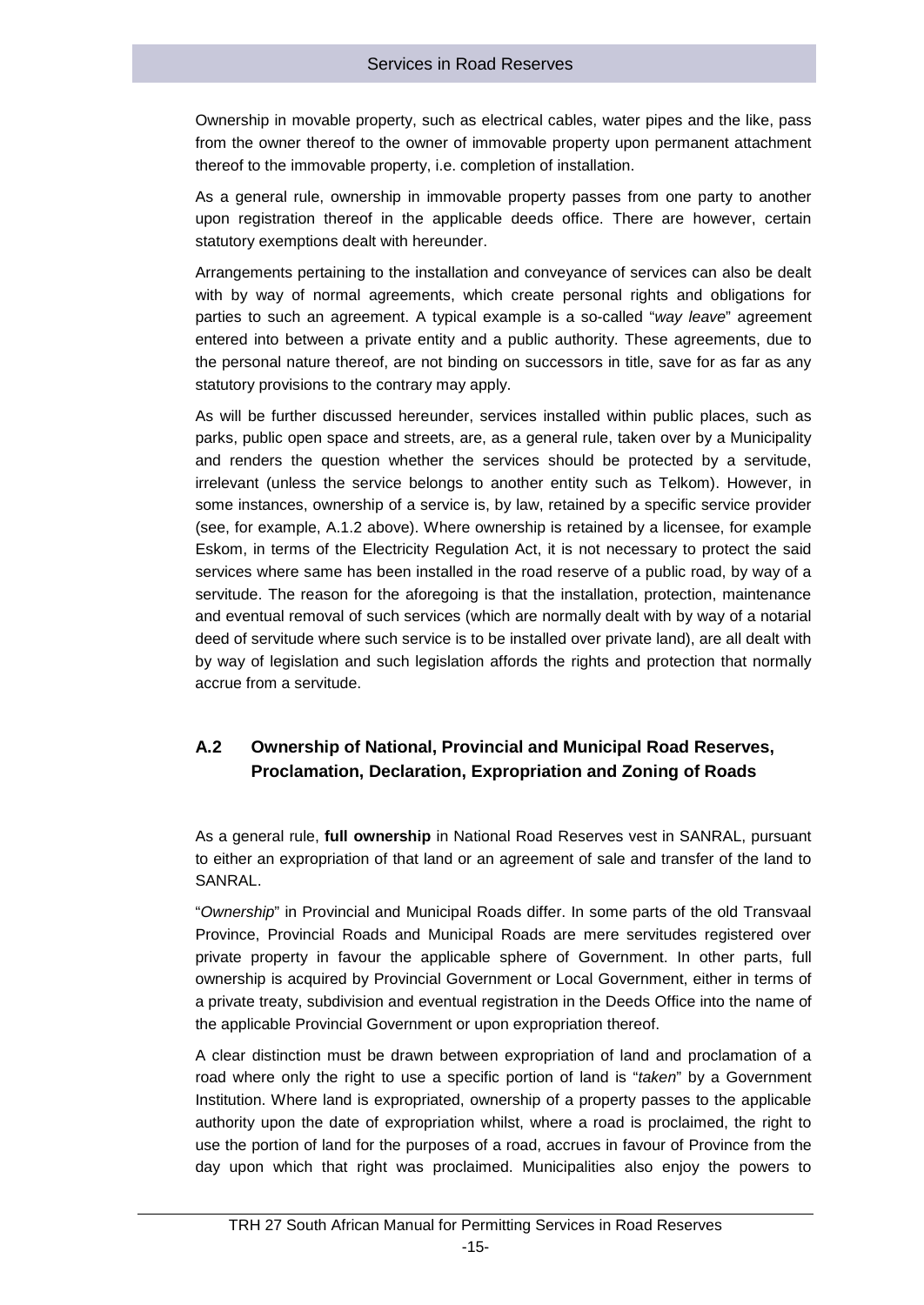expropriate either land or a servitude (no right to proclaim or declare a road exists in favour of a Municipality).

Where a right has been proclaimed, only the bare dominium (i.e. merely the ownership) of the property remains vested in the hands of the original owner and a "*statutory servitude*" is created in favour of the applicable public body, i.e. proclamation / declaration is equivalent to "rights to use" but not ownership.

With regard to land affected by or required for road reserves of national roads, SANRAL will not acquire or expropriate only the "*rights to use*" such land and always acquire or expropriate full ownership of the affected property.

The *modus operandi* applied by Provincial Governments differs (even within the jurisdictional areas of some Municipalities) and can take one or more of the following forms:

- a) Private treaty for the acquisition of either a servitude or full ownership.
- b) Expropriation of property (i.e. ownership) or only a right to use (i.e. a so-called "*servitude*") pursuant to the declaration of a road (for example in terms of the 1957 Roads Ordinance where it still applies to the "*old Transvaal*" Provinces or proclamation in terms of the Gauteng Transport Infrastructure Act (GTIA), in Gauteng).
- c) In new townships and developments, a clear designation in a Layout Plan of areas that will be either Municipal or Provincial Roads. Upon proclamation of a township, Municipal Roads will automatically be transferred to a Municipality, whilst roads, designated within the boundaries of a township as Provincial Roads, must be physically transferred to Provincial Government.

A peculiar situation has developed in the Gauteng Province where, in terms of the Gauteng Transport Infrastructure Act, after publication of the route of a provincial road or the preliminary design thereof in the provincial gazetted, permission of the MEC is required before any services may be installed that could affect future planned roads, even without the proclamation or expropriation of the road reserve.

The difference between proclamation, declaration and expropriation depends on the wording and intent of the applicable legislation. In most cases, however, the effect of the aforesaid legal action is the expropriation of either a right to use or full ownership.

As far as "*zoning*" of roads is concerned, a clear distinction must be drawn between the urban and rural scenarios:

- a) In general, roads in rural areas are not "*zoned*" and not incorporated into a town planning scheme with a specific zoning attached thereto. Roads will, where land was expropriated, merely be a portion of farm land where dominion normally vests in either Provincial Government or SANRAL. The use, rights and obligations of all parties concerned, relevant to the applicable road, are determined by the applicable roads legislation.
- b) In the urban setup (proclaimed townships), three different scenarios present themselves:
	- i) A portion of farm land (in the middle of a proclaimed township), belonging to the applicable organ of state, without a zoning;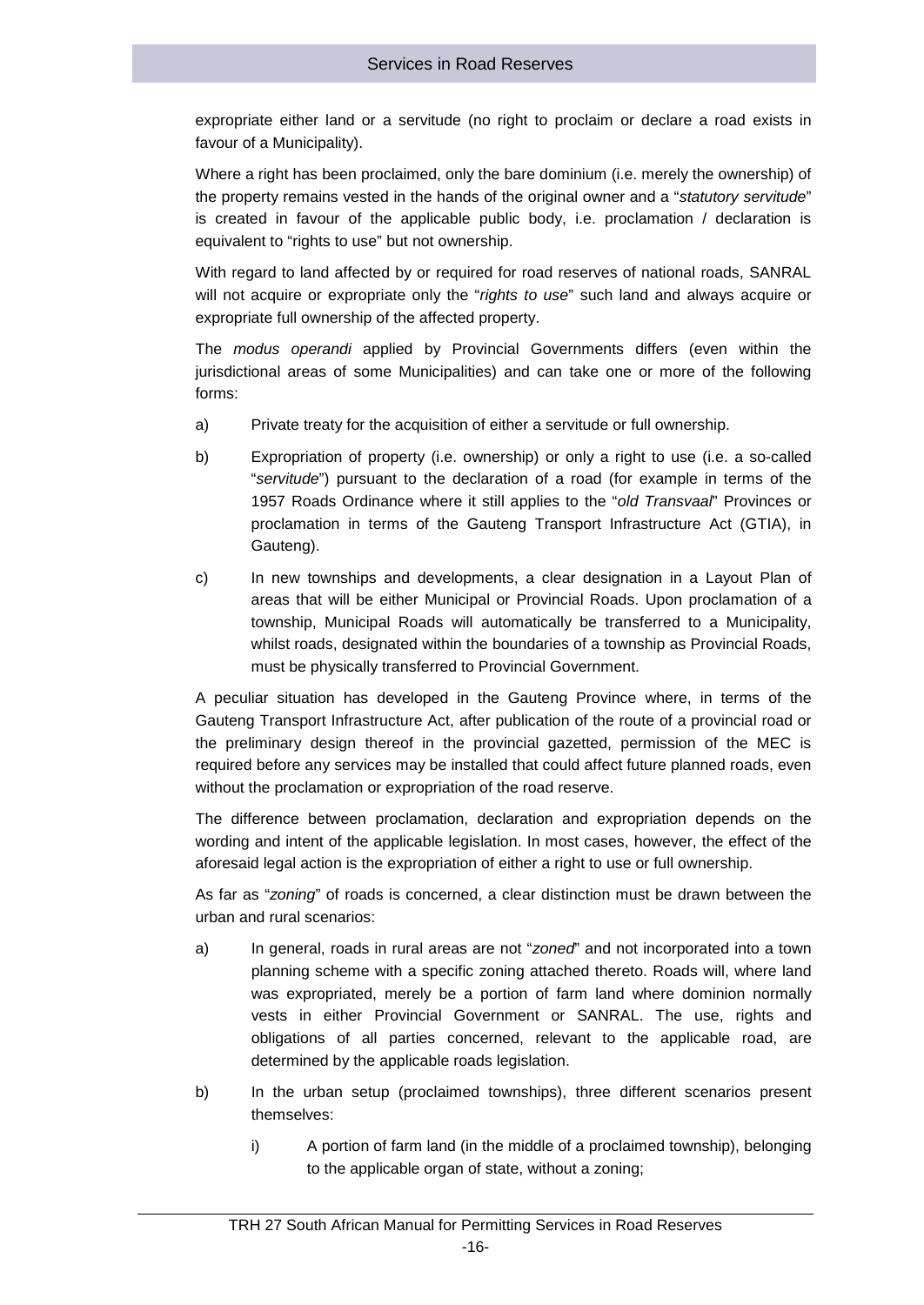- ii) A portion of farm land belonging to the original owner of the portion of land, subject to a servitude in favour of the applicable Provincial or Municipal authority or in favour of the general public, with or without a zoning;
- iii) A clearly defined portion of land (an "erf" in a proclaimed township) where ownership vests in either the Municipality, Provincial Government or SANRAL, normally zoned "Special" for a public, provincial or national road.

Public authorities must, under all circumstances (other than township transfer) pay for land and servitudes acquired, failing which, it will be inconsistent with Section 25 of our Constitution that prohibits "*…arbitrary depravation of land*".

### **A.3 Comment on Ownership and Servitudes**

From the above it is clear that a totally disjointed, fragmented and inconsistent approach and practices towards the "*creation*" and zoning of roads have developed in our country.

With the establishment of so-called "*wall to wall*" Municipalities and the intention to establish town planning or land use management schemes for **entire** Municipal areas, a unique opportunity to achieve uniformity has presented itself.

The following is proposed:

- a) That full ownership (not only "*rights to use*") in all roads be transferred to the applicable authority and be reflected as such in the asset registers of the applicable authorities. Portions of land that are subject to permanent statutory "*rights to use*" for roads are worthless in the hands of the owner of the bare dominium and no financial consideration should (under normal circumstances) be applicable.
- b) That roads be incorporated into the Town Planning or Land Use Management Schemes of the applicable Municipality and, irrespective of whether same are to be found in urban or rural areas, be properly zoned as either National, Provincial or Municipal Roads, subject to the provisions of the applicable legislation.
- c) That the retention of "*farm portions*" incorporated within or abutting onto proclaimed townships and used as roads, be discouraged and that such roads form erven (part and parcel) of townships and be properly zoned.

Authorities should acquire the road reserves of planned future road as soon as possible to allow the co-ordinated development of land and installation of services.

#### **A.4 Services in Road Reserves and the Protection Thereof**

As a starting point, regard must be had to the common law position pertaining to the ownership of services, referred to above.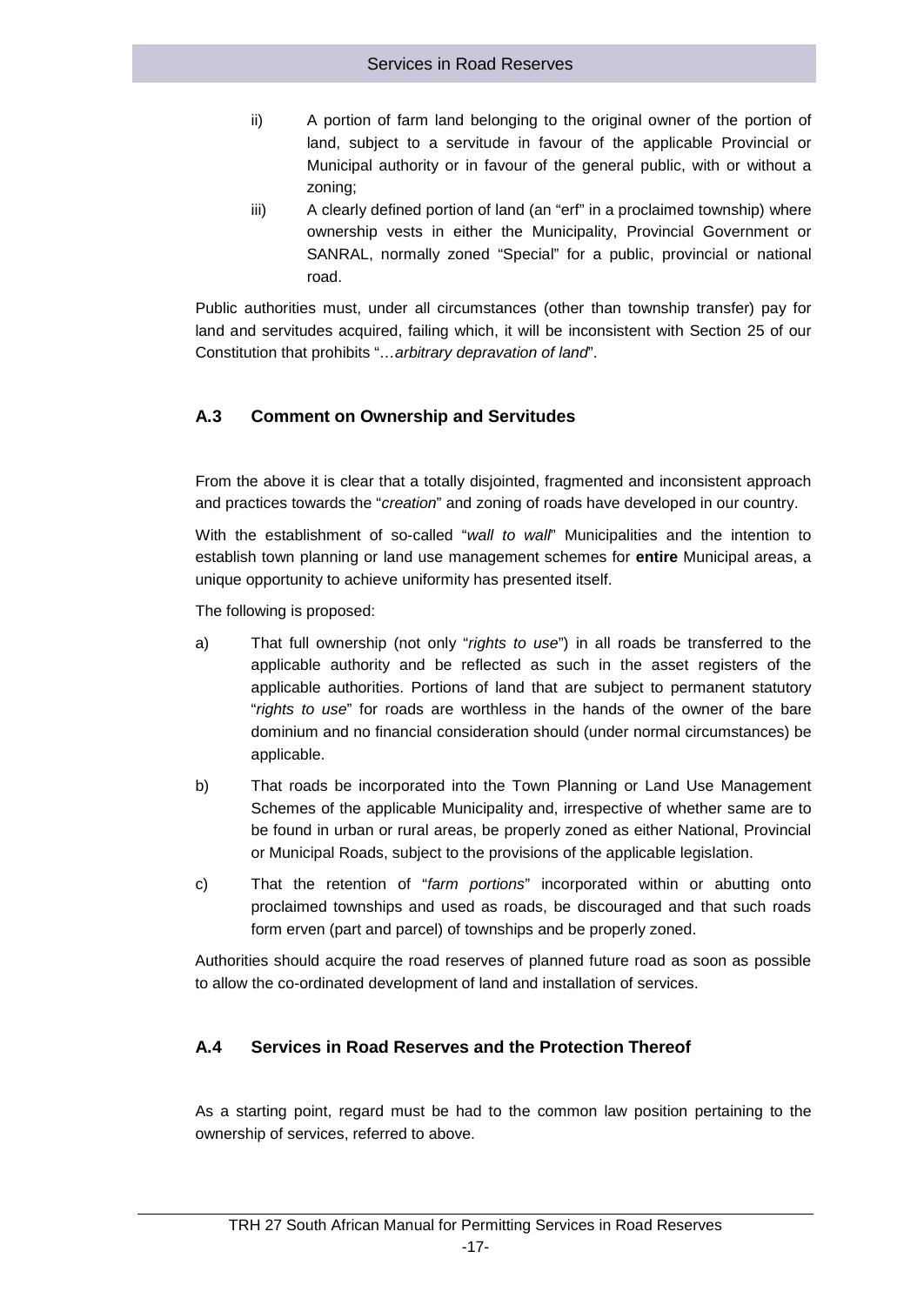The practical effect will be that where a road is, for example, owned by Provincial Government, services installed within the area of land **owned** by Provincial Government, such services will become the property of the said authority.

Due to the fact that the granting of a servitude over a public land will constitute a form of alienation, the cumbersome procedures contemplated in the State Land Disposal Act (Act 48 of 1961), Government Immovable Asset Management Act, 19 of 2007, Public Finance Management Act (for National and Provincial Roads) or the Municipal Finance Management Act (for Municipal Roads) will have to be followed before a servitude in favour of a private operator or entity is registered.

It is irrelevant in law whether the applicable service runs parallel within the reserve or merely across the same. From a technical point of view, however, the implications may be different.

As far as could be established, all applicable legislation makes provision for the installation of services by a third party service provider within road reserves. Strict requirements are prescribed in, *inter alia*, the SANRAL Act (Section 48) and the GTIA (Section 46). As an example, Section 46 of the GTIA determines, *inter alia*, the following:

- a) No person may without the MEC's written consent lay or establish "…a structure or other object on, over or below the surface of a Provincial road or railway line or a building restriction area...";
- b) The MEC may, when giving permission, prescribe specifications, the manner of installation, post installation obligations pertaining to maintenance, etc.;
- c) Any obligations must, upon the request of the MEC, be noted by the Registrar of Deeds against the title deed of the land concerned;
- d) Costs to be paid by the person to whom permission has been given may be prescribed:
	- iv) Rental may be charged;
	- v) Inspection fees may be levied;
- e) Rights and duties pertaining to emergency maintenance or the removal or shifting of an applicable object if such object *"causes a dangerous situation"* may be prescribed.

The provision of Section 48 of the SANRAL Act affords similar powers to those listed above to that authority.

In general:

- a) A basic right to apply to the applicable authority exists.
- b) The relevant authority enjoys a discretion as to whether an application should be approved or not and such discretion will be exercised in terms of the principles, objectives and philosophies that underpin the applicable piece of legislation.
- c) Should an application be approved, the applicable authority has a wide discretion pertaining to the conditions, fees and rental.

In practice, public bodies are not keen to allow private service providers to establish services within the applicable road reserves. However, due to practical constraints, especially in urban areas, no other option exists. For example, the Gauteng Department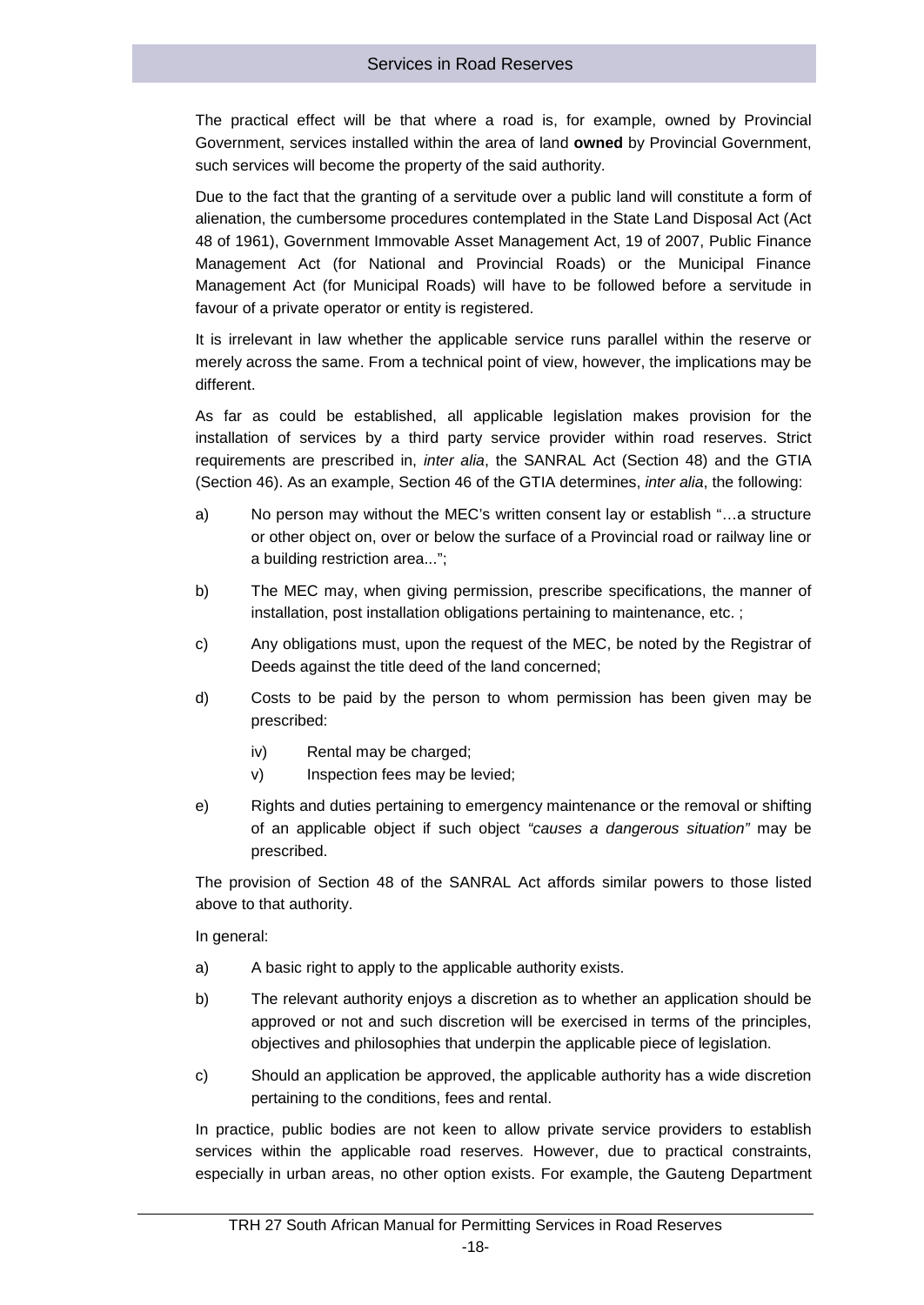of Roads and Transport is currently (2009) involved in discussions with MTN pertaining to the installation of certain fibre optic cables within the Gautrans Road Reserves in the Sandton area.

A complicated legal situation arises where, for example, a service provider, such as Eskom or Telkom, wishes to install and retain ownership of infrastructure within a public road reserve and the applicable authority refuses to agree thereto, alternatively, fails to co-operate with the said service provider / licensee. The rights of the service provider have been created by way of National legislation whilst, in the case of Provincial and Municipal roads, the rights and authority enjoyed by the relevant roads authority are catered for in terms of Provincial legislation. In terms of the schedules to our Constitution, Provincial Governments enjoy executive authority over Provincial roads whilst Municipalities enjoy executive authority over Municipal roads. Where a roads authority refuses to agree to the installation of a service, the question arises whether the relevant service provider licensee may proceed with the installation of the said service without the consent, authority or agreement from the relevant roads authority. The following legal principles will apply to the abovementioned situation:

- a) As far as the supply of electricity by a licensee, such as Eskom, is concerned, Section 24 of the Electricity Regulation Act is clear for as far as it prescribes that, where services are to be installed "*over, in or along roads or streets and associated infrastructure"* such activity must be undertaken subject to the right of supervision and in accordance with the plans, routes and specifications of the authority or person in control of that street *"…except in cases of emergency or where the authority concerned fails or refuses to cooperate with the licensee";*
- b) In terms of the Electronic Communications Act "carte blanche" is granted to a licensee to enter upon any land and to *"construct and maintain an electronic communications network or electronic communications facilities upon, under, over, along or across any land, including any street, road, footpath or land reserve for public purposes…";*
- c) Section 24 of the Electronic Communications Act gives a licensee the right to, after providing 30 days prior written notice, construct pipes under streets (without any prior consultation with a Municipality);
- d) Section 22(2) of the Electronic Communications Act, forces the licensee to have "due regard" to *"applicable law and the environmental policy of the republic"* when installing an electronic communications network;
- e) In terms of Section 21(2) of the Electronic Communications Act, the National Minister is under a legal obligation to provide guidelines to licensees for obtaining the necessary permit, authorization, approval or under governmental authority and also for resolving disputes between a licensee and the owner of land.

From all the above examples it appears that a licensee must, as a matter of principle, obtain the consent from the applicable roads authority before installing the services (consistent with the provisions of the roads legislation referred to above), but, in extraordinary circumstances, may proceed without such authority. Should any conflict arise pertaining to the afore-going, the Constitutional principles relevant to cooperative governance (Section 41 of the Constitution) and Section 146 of the Constitution, dealing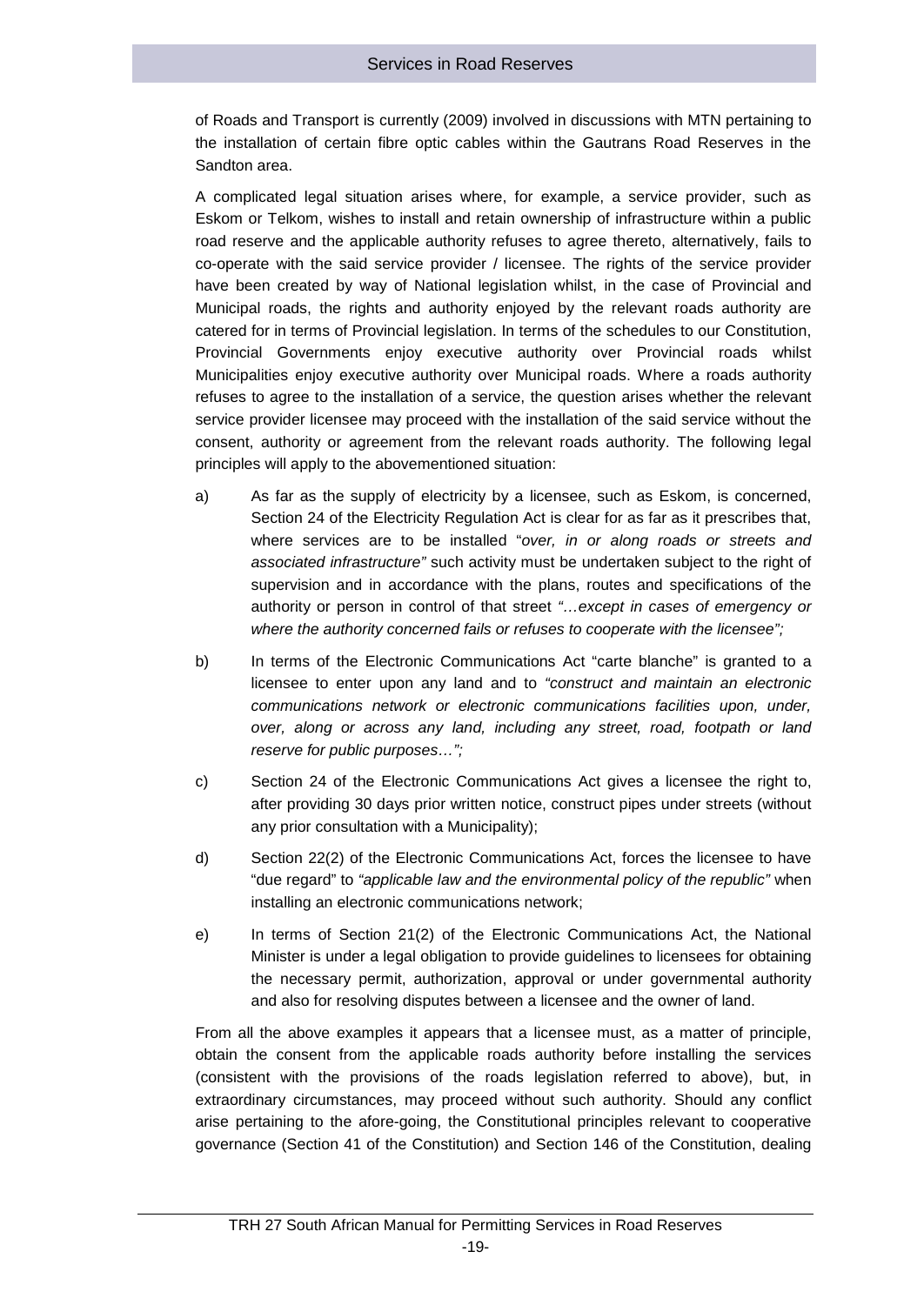with conflicts between National and Provincial legislation and the resolution of disputes relevant thereto, will have to be applied.

Where services are installed in road reserves, they are normally not protected by servitudes but rather by statutory provisions and prescriptions.

As far as Municipalities are concerned, the situation is more complex. Firstly, it must be kept in mind, as a general rule, that all "*external services*" and, in most instances, *"internal services"* are, after establishment of a township, in any event taken over by Council. The aforesaid has the effect that one will have to deal with Municipal Services in Municipal Road Reserves. As far as other service providers, such as Telkom, cell phone operators, Eskom and the like are concerned (where services are not taken over by Council) regard must be had to the provisions of the applicable Act, such as the Electronic Communications Act, Electricity Regulation Act and the like. Where private services are not protected in terms of the aforementioned legislation, services may indeed be protected by way of a servitude in favour of the service provider. In view thereof that the registration of a servitude constitutes a form of "*alienation*" of Municipal land, due care must be taken to ensure compliance with the Municipal Finance Management Act and applicable Local Government Ordinance.

In this regard and for example, the Local Government Ordinance that still applies in the old Transvaal Province determines the following:

- a) That the applicable Municipality shall have the control and management of all roads, streets and thoroughfares. Permission must be obtained by any person who wishes to excavate any soil, sand or gravel;
- b) A Municipality may grant a servitude on "*town lands or any other land of which Council is the owner*".

It has become common practice that, within a Municipal area and as far as Municipal Roads are concerned, services that are not taken over by Council and not protected by legislation are protected by servitudes.

Complex legal issues often arise in circumstances where, for example, a Municipality wishes to install services within a Provincial or National road reserve and the applicable roads authority refuses to grant its consent for the installation of such services.

The following factors and legal principles will play a role when consideration is given to the question as to whether it is competent for one sphere of Government to refuse to grant consent to another to enable such other sphere to perform its constitutional and/or statutory obligations:

Section 41(1) of the Constitution prescribes that *"all organs or state within each sphere must exercise their powers to perform their functions in a manner that does not encroach on the geographical, functional or institutional integrity of government in another sphere".* In this regard it is important to note that, in terms of our Constitution, Municipal services such as water and sanitation, are listed as executive Municipal competencies whilst, Provincial roads is specified as an area of exclusive Provincial competence.

The Gauteng Transport Infrastructure Act requires that preliminary design of a road must be carried out with due regard to holders of registered rights, existing or future services, as well as the interests and functions of municipalities and service providers.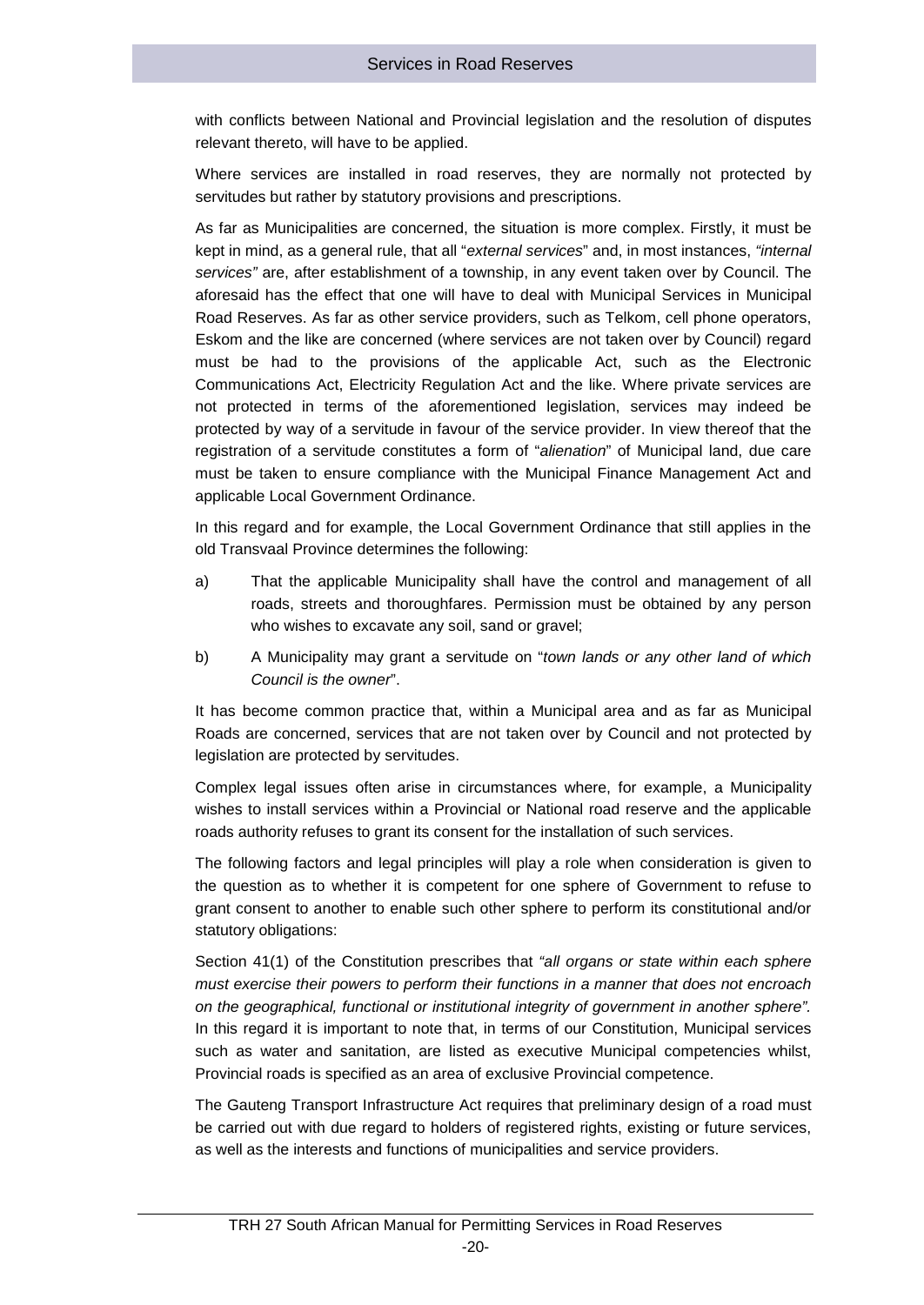In the Transvaal Province, Sections 84 and 142 of the Local Government Ordinance empowers a Municipality to, in its discretion, lay pipes, wire and sewerage works within public places and private property. Section 73 of the Municipal Systems Act, Act 23 of 2000, confers a duty upon a Municipality to *"…ensure that all members of the local community have access to at least a minimum level of basic Municipal services."* Conversely, Section 46 of the GTIA purports to prescribe that the aforesaid cannot be complied with without the written consent of the Provincial MEC for roads.

Section 44(2) of the Constitution empowers National Parliament to pass legislation with regard to a matter falling within the exclusive Provincial competence, contemplated in Schedule 5 of the Constitution, when it is necessary to, inter alia, *"…establish minimum standards required for the rendering of services"*. For as far as National legislation, accordingly, authorizes a services provider, whether it is a Municipality, Eskom, Telkom or any other service provider, to install services within road reserves or other public places, such National legislation shall prevail over Provincial legislation where it determines that the written authorization from the MEC (or Municipality) has to obtained first. It is, however, important to note that, save for the general provisions pertaining to a duty to deliver services, referred to in Section 73 of the Municipal Systems Act, no express National legislation exists in terms whereof a Municipality is empowered to install services wherever it may be necessary. In the Gauteng Province the Local Government Ordinance of 1939 is inconsistent with the GTIA for as far as the GTIA, prescribes that authorization has to be obtained from the MEC. In this regard, the GTIA is "later legislation" and, for as far as any provisions thereof may be inconsistent with the provisions of the earlier Local Government Ordinance, such later provisions supersede the earlier provisions that are inconsistent with the later Provincial legislation.

#### **A.5 Wayleave**

Wayleaves are nothing more than agreements between third parties and authorities pertaining to the **installation** of services within Municipal, Provincial or National Road Reserves. With specific reference to Provincial and National Roads, the granting of a way leave is regulated in terms of the statutory consent contemplated in, for example, Section 46 of the GTIA and Section 48 of the SANRAL Act.

As far as Municipalities are concerned, a wayleave is normally granted to a private developer for the installation of an external service to link his township to the Municipal services. In essence, the wayleave relates more to the actual construction activities on Council land than the eventual conveyance of services. As stated above, link services or external services (water, sewerage, electricity and roads) are, due to the fact that they are situated outside the boundary of the township, normally taken over by a Municipality. Accordingly, from a Municipal perspective, a wayleave is a **temporary** consent from Council for the actual construction activities necessary for the installation of external services within a Municipal Road Reserve. Due to the fact that Council will take the service over, there is no question of registration of the servitude or the levying of any long term rent. Council may, however, charge a fee for the granting of a wayleave, subject thereto that such a fee has been incorporated in the fee tariff of the Municipality and published as a by-law.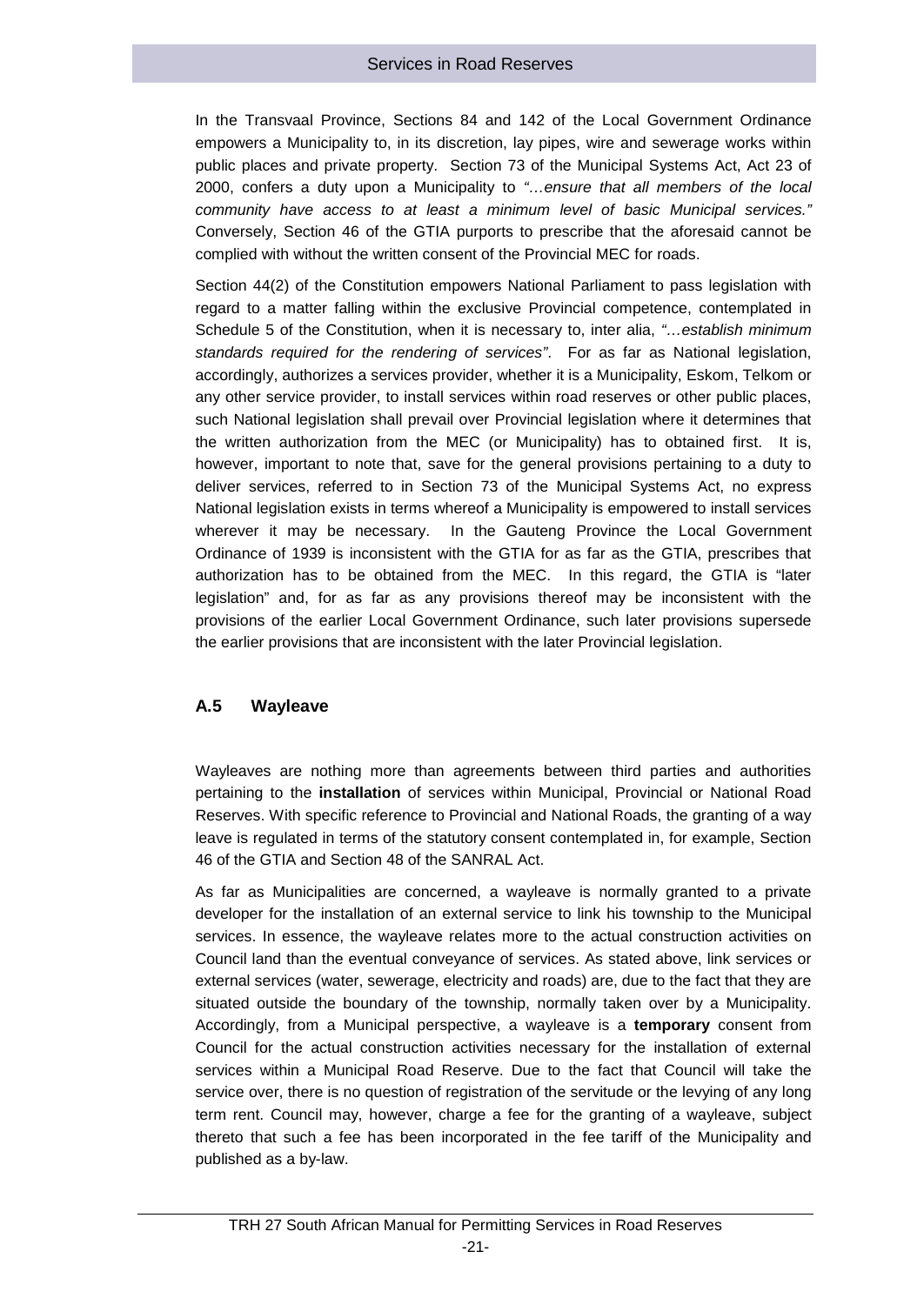#### **A.6 Other Considerations**

A servitude can be registered over the same land for two different purposes. It is common to find servitudes registered over private land in favour of Council for the "*conveyance of Municipal services, emergency vehicles and refuse removal*".

As stated above, a distinction must be drawn between a way leave (granting of consent by an authority for the physical construction and installation of services) and the statutory consent granted by SANRAL or an MEC for the long term accommodation of services in a road reserve. A way leave granted by Municipality is a temporary measure that will apply until such time as the service is taken over by Council – it must be kept in mind that, in some instances, a maintenance period will apply after the "*taking over*" of the service by Council during which period a further way leave may be required by the installer of the services, if not covered by either the original way leave approval or a services agreement, should construction activities be performed to access the particular service.

As far as telecommunication cables are concerned, it must be kept in mind that the installation of services such as telecommunication services, electrical reticulation and the status of such services are determined in terms of, *inter alia*, the Electronic Communications and Electricity Regulation Acts.

#### **A.7 Liability**

As stated above, Municipalities enjoy executive constitutional authority over Municipal roads whilst Provincial Governments enjoy authority over Provincial Roads and National Government (SANRAL) over National roads. The aforesaid authority includes a duty of care and an obligation bestowed upon the relevant authority to ensure that the roads are safe and are capable of use by the general public without any undue risk. Should a roads authority fail to comply with the aforesaid principle, it may be held liable for damages caused to users of the road.

Roads authorities must ensure that when granting a wayleave in terms of "an agreement" with a third party, it is incumbent upon the roads authorities to ensure that the terms and conditions subject to which such a wayleave is granted, are clearly stipulated and that the interests of the general public (users of the road) are protected and that the installer of the services assume full responsibility for compliance with all safety standards and requirements during the installation process and assumes liability for any risk and indemnify the relevant roads authority against any claim that may arise during or as a result of the installation process. The aforesaid will also apply to a situation where consent is granted by a roads authority to a licensee in terms of either the Electronic Communications Act or the Electricity Regulation Act.

Liability to a road authority will only arise if a third party can show that a road authority was negligent. In order to avoid liability, it is incumbent upon the roads authority to ensure that all the applicable contractual obligations are placed on the installer of the services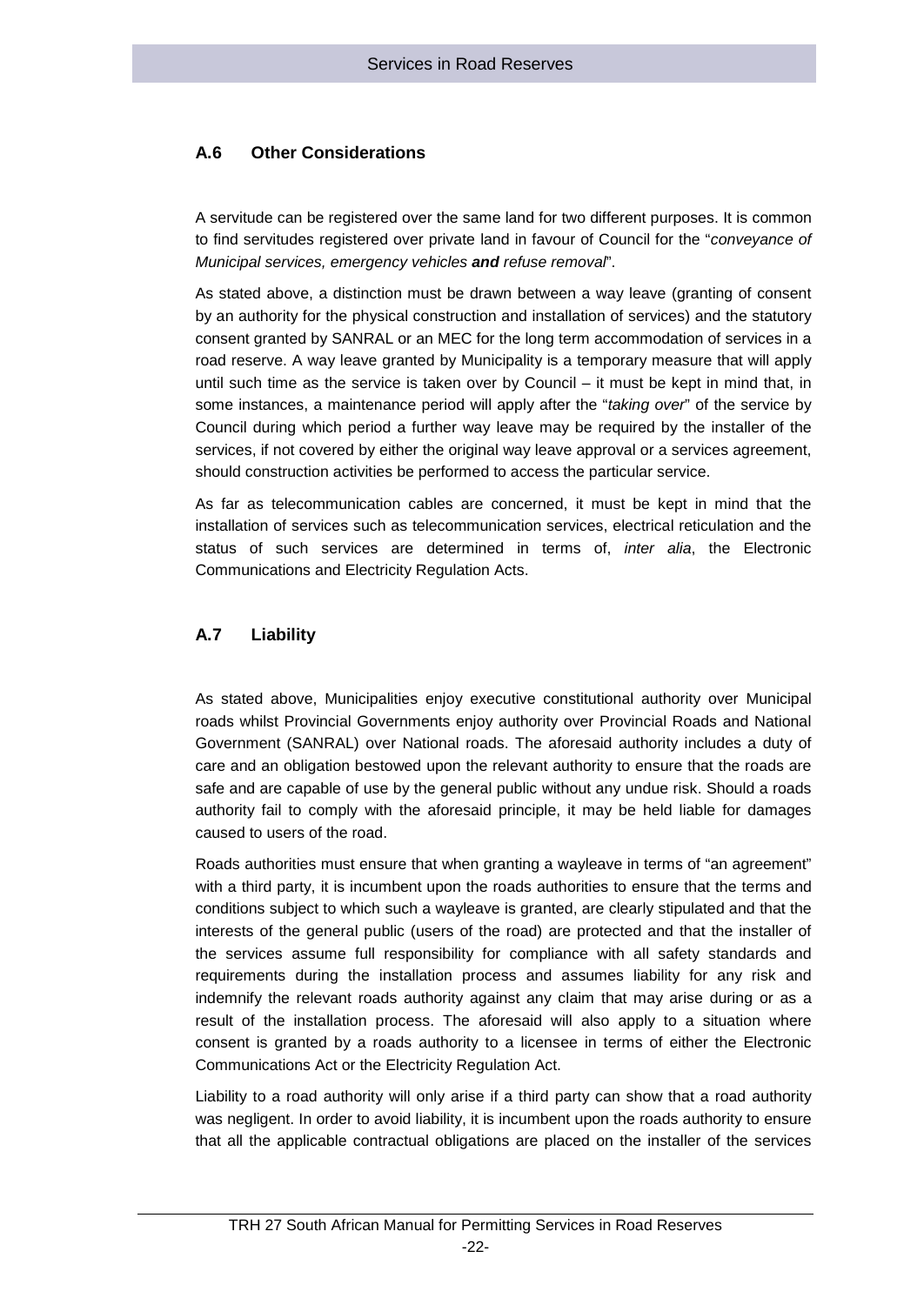and that proper supervision by a roads authority during the installation process, takes place.

In terms of, for example, the Electricity Regulation Act (Section 25) it is stipulated that, in civil proceedings against a licensee arising out of damage or injury caused by the transmission or distribution of electricity, such damage or injury will be deemed to have been caused by the negligence of the licensee.